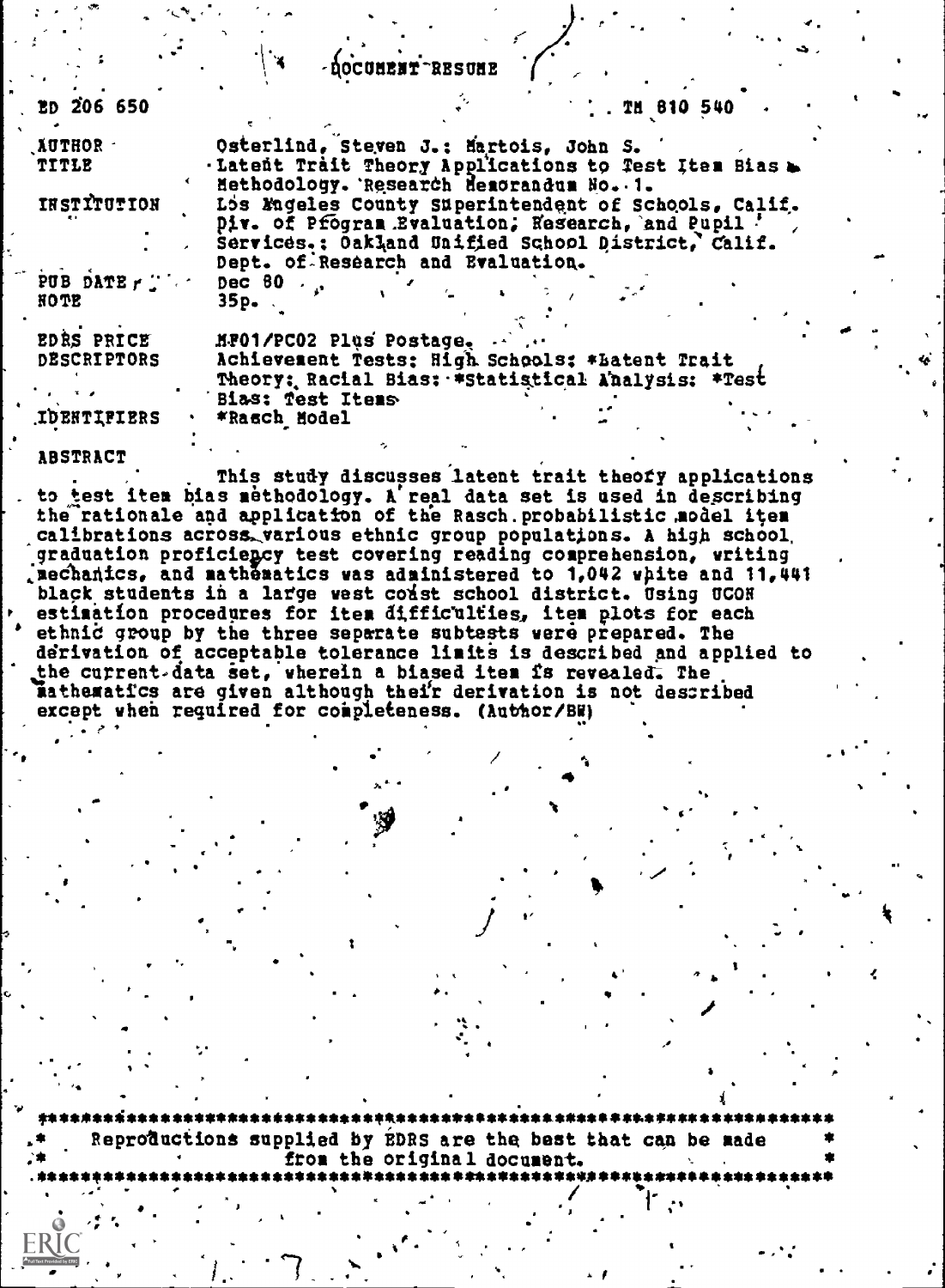

J206650

-1.

Thi 810 Sto

# TO TEST ITEM BIAS METHODOLOGY

 $\mathbf{\hat{g}}_0$  J. -Osterlind  $\mathcal{\dot{L}}$  , Stév

and

John & Martois.

U.S. DEPARTMENT OF FOUCATION **NATIONAL INSTITUTE OF EDUCATION** EDUCATIONAL RESOURCES INFORMATION CENTER (ERIC)

(2) This document has been reproduced as received from the person or organization originating n.

C). Minor changes have been made to improve reproduction quality

Points of snew or opinions stated in this document do not necessarily represent official HIE position or policy

Department of Research and Evaluation<br>Oakland Unified School District

Research Memorandum No.

and

Division of Program Evaluation, Research, and Pupil Services<br>Los Angeles County Superintendent of Schools

December 1980

\*PERMISSION TO REPRODUCE THIS MATERIAL HAS BEEN GRANTED BY *Cotto lin*  $\cdot$ S.

TO THE EDUCATIONAL RESOURCES<br>INFORMATION CENTER (ERIC)."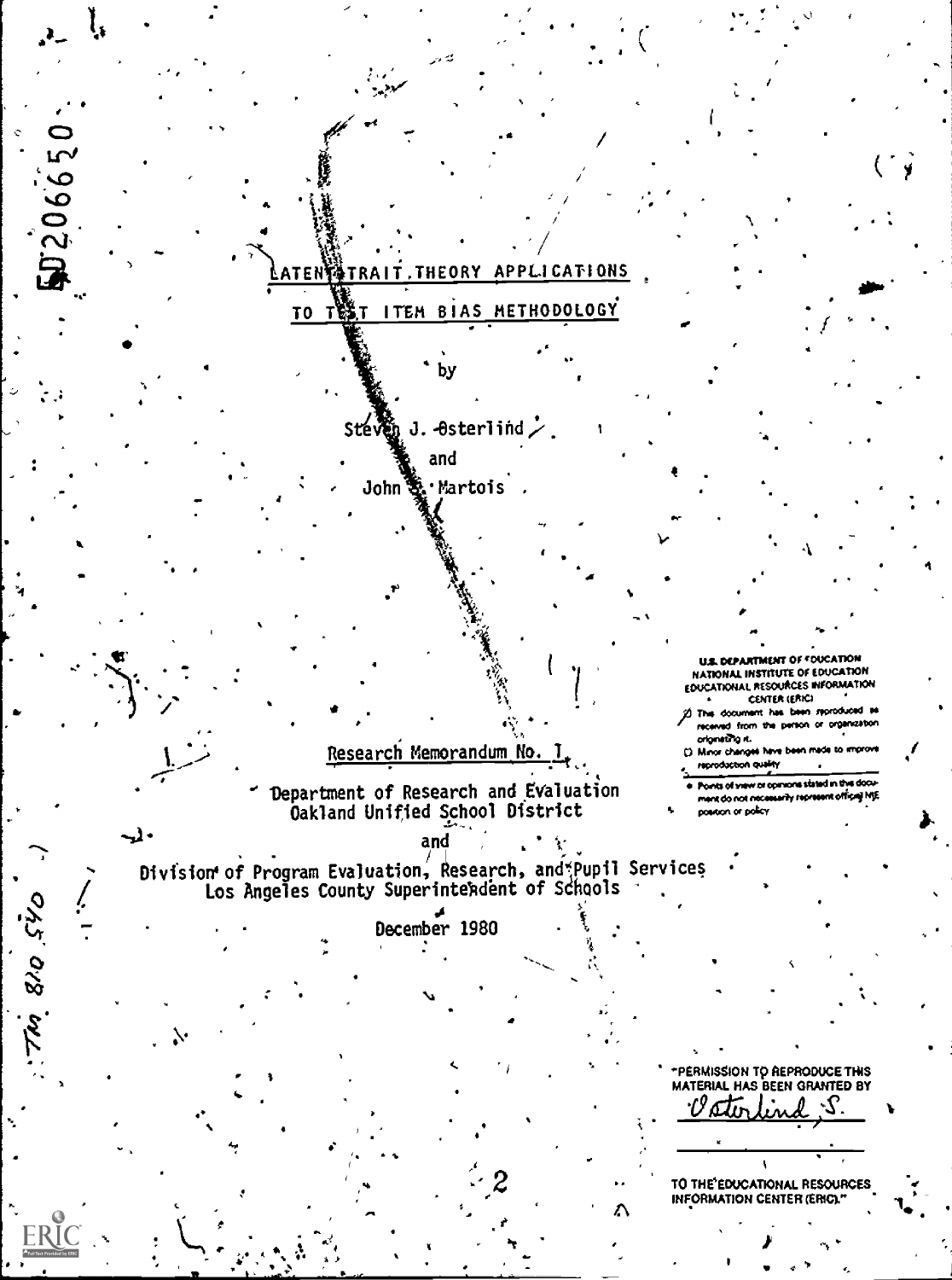Abstract

This study discusses latent trait theory applications to test item bias methodology. A real data set is used in describing the rational and application of the Rasch probabalistic model item calibrations across various ethnic group populations. The mathematics are given although their derivation is not described except when required for completeness. Using UCON estimation procedures for item difficulties item plots for each ethnic group by the - several tests available (Reading, Written Expression, Mathematics) were prepared. The derivation of acceptable tolerance limits is described and applied to the current data set wherein a bias item is revealed.

Β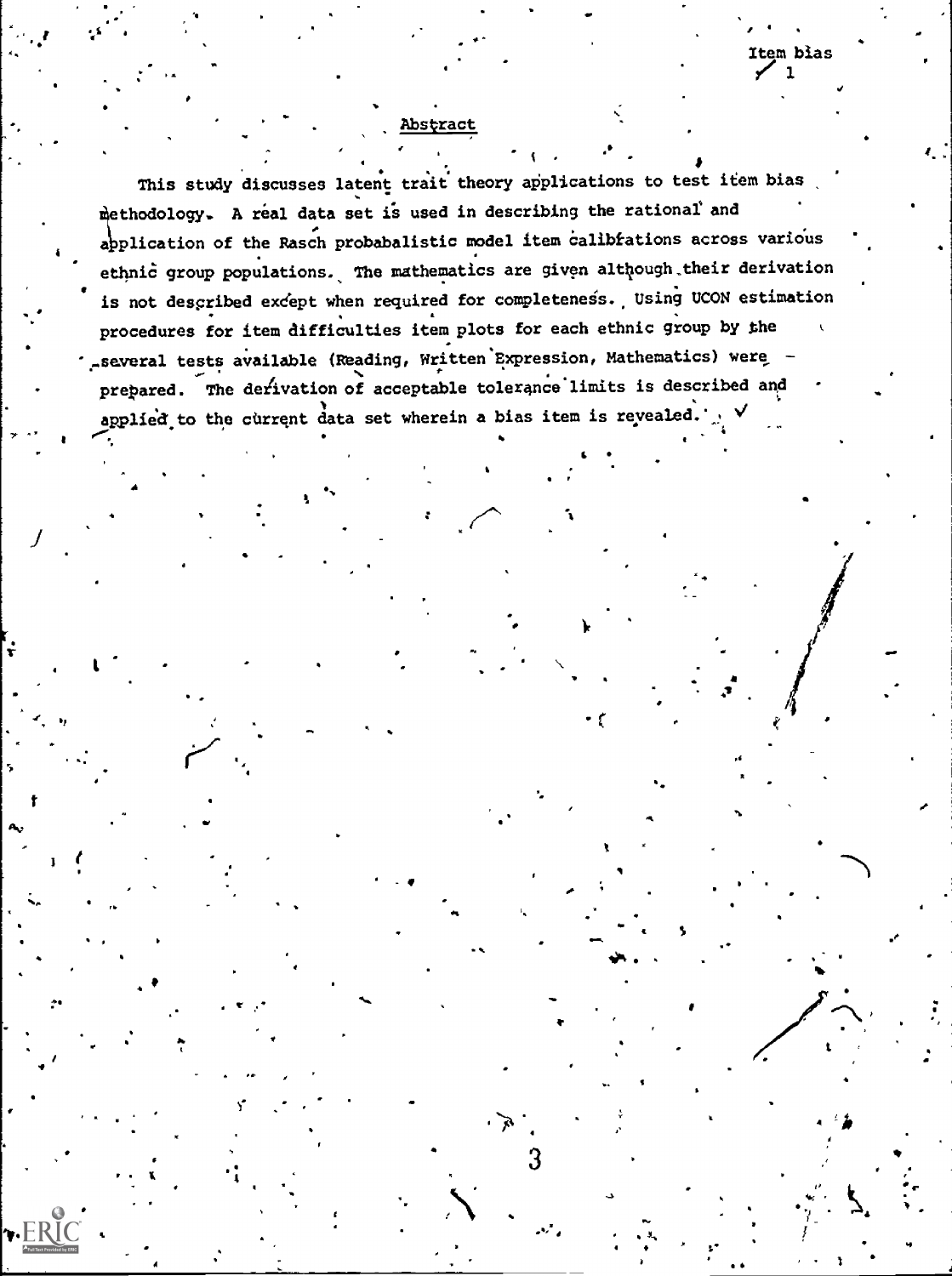## LATENT TRAIT THEORY APPLICATIONS TO TEST ITEM BIAS METHODOLOGY

tem bias:

Unbiased student assessment on standardized tests currently in use is a quest fraught with confusion, misunderstanding, and misinterpretation in the. current glass darkly debate over bias in mental testing. Issues raised are: 1) predictive validity for children from minority group backgrounds may be misrepresented by the standardization and validation groups, 2) for internal and construct criteria of bias, statistical adjustments alone (viz., regression techniques or ANOVAs regardless of how sophisticated) neither is supported by the empirical data available nor will likely gain acceptance (outside of psychometric debate) for administrative, political, and legal arguments; and, as the cultural ethic changes from demands for equal opportunity' to  $3)$ expectations of undifferentiated outcomes the discussion of differential validity and test bias will likely become more heated. Any resolution of these major points, of course, will hardly exhaust the argument (cf. Lord/ 1971; Jensen, 1980; Scheuneman, 1975); and, as Fincher (1975) points out, the attitude of the federal courts to deal with the consequences of unrecognized or unapproached test item bias is itself a virtual enigma.

Given the current contravertible environment of test bias, its detection and correction, latent trait ethodology--and specifically, the logistic response model--offers some appealing avenues for investigation. It is the intent of this study to further exploration of latent trait theory applications to test item blas methodology. The techniques used, their rationale and utility as applied to the current data set, is discussed. Detailed explanations of latent trait theory are described elsewhere (Hambleton, 1978; Lord, 1968; Warm, 1978; Wright, 1979ajand are not repeated here.

It is.difficult to ignore the advantages latent trait theory offers over traditional psychometric methods in pursuing a fair, consistent, and workable definition and approach to the detection and correction of test item bias in widely used standardized tests. Of particular interest is the statistical independence of persons and test items. The separate estimation of these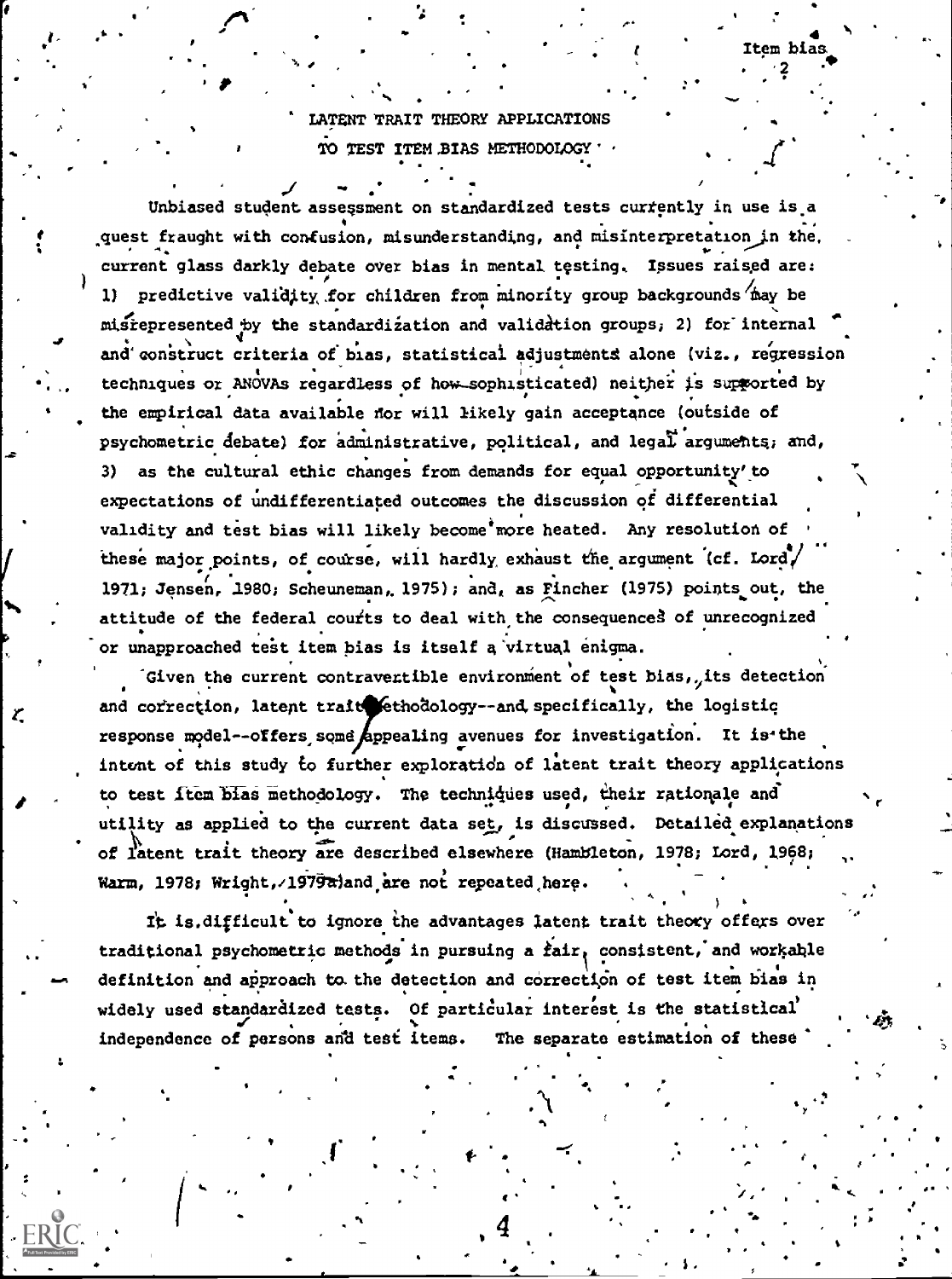parameters in the logistic response model approach (and its mathematical derivate) provides an avenue to avoid difficulties inherent in conventional biased item detection techniques; yet, still satisfied is the criterion of a consistent definition of item bias. "

Item bias

Scheuneman (1975). proposed a hew operational definition which we shall adopt as containing sufficient rigor and accuracy for present purposes: item is considered unbiased if for persons with the same ability in the area being measured, the probability of a correct response on the item is the same regardless of the population group membership of the individual." Ihis definition of bias is consistant with that used by Green and Draper (1972), and Pine and Weiss (1976). Scheuheman's definition describing the interaction of an examinee with a particular item provides a utilitarian way of detecting item bias in the context of, but not dependent upon, examinee performance.

The problem initially is one separating the parameters of persons and test items. , The latent trait theory does this neatly and simply by proposing the model

> = probability of a correct response = probability of an incorrect response Ò.  $\alpha$  = person ability . = item difficulty

by log 'scale:

and, subtracting the difference of logs from this ratio yields:

 $\sum_{i=1}^{n} \ln \left( \frac{R}{Q} \right) = \ln \left( \frac{\alpha}{\xi} \right)$ 

 $\ln\left(\frac{\mathfrak{p}}{\mathfrak{0}}\right) = \ln \alpha - \ln \xi$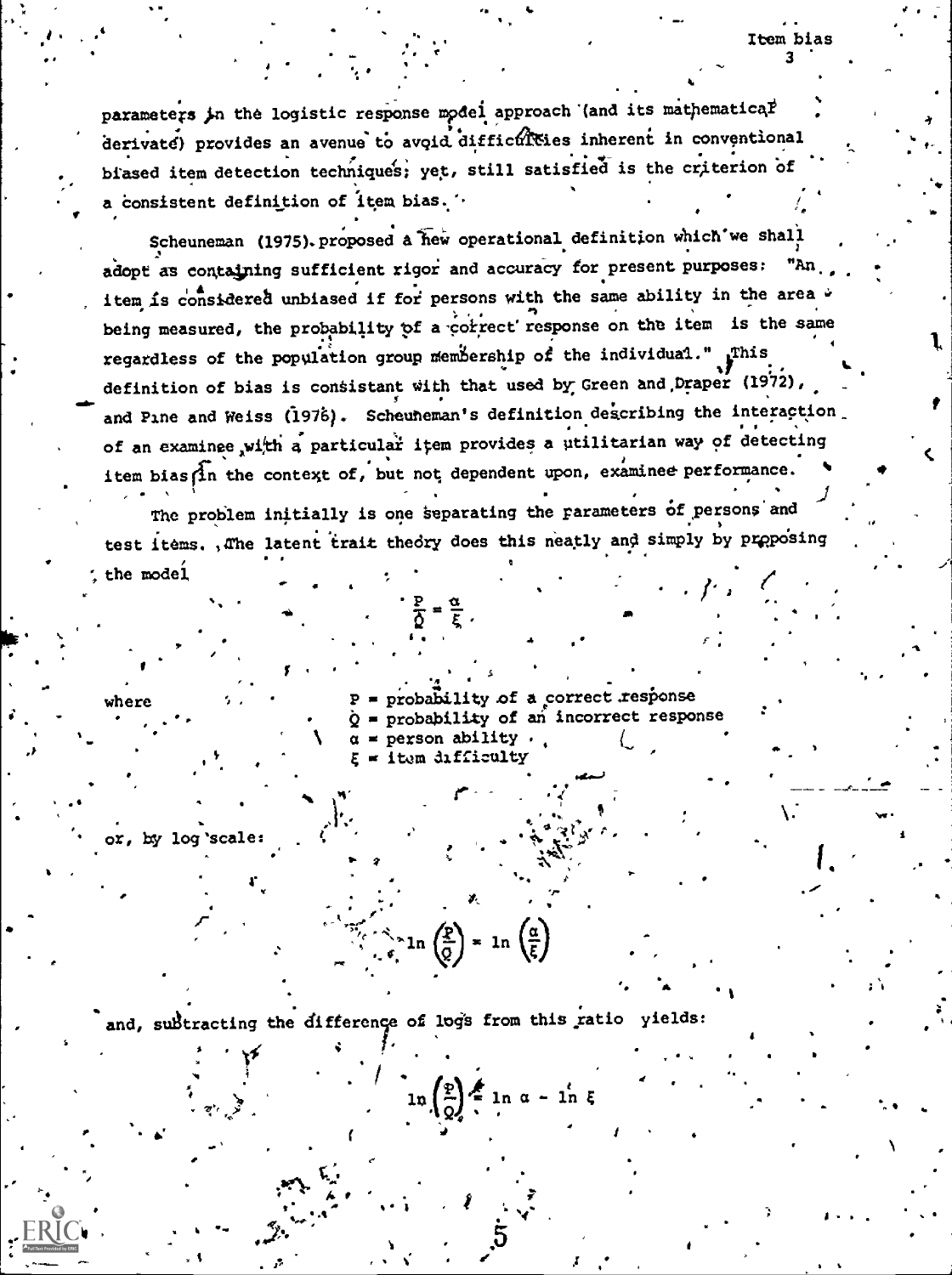when a set of data is applied to the mathematical derivates of the model The statistics are easily calculated. The essential point for the present investigation is realized in their latently additive property. Hence, item difficulty can be separated from person ability. The methodology of item-free measurement continues on to describe precisely how person free item difficulties are estimated as well as item free person abilities. These calculations are described elsewhere (e.g., Rasch, 1961; An

Item biàS

are described elsewhere (e.g., Anderson, 1973, 1977; Baker, 1977; Hambleton, 1978: Rasch, 1961; Ryan, n.d., Wright, 1977, 1979a, 1979b).

To the Rasch model, however, ln  $\alpha$  and ln  $\xi$  are simply redefined as:

Hence, the derived equation, expressed probabilistically, is

 $3 = 1n \alpha$ , and

 $P(x_{i1}^* \ge 1 | \beta_{i1}, \delta_1) = \exp(\beta_{i1} - \delta_1) / [1 + \exp(\beta_{i1} - \delta_1)]$ 

where a person (v) with a defined ability,  $(\beta_{ij})$  interacts to an item (1) with a calibrated difficulty (6) to produce a response  $x_{v}$ .

This is the only alternative to the models for a response curve which allows for independent estimations of person ability and item difficulty. Says Rasch: "When the estimators for  $\beta_{\rm v}$  and  $\delta_{\rm i}$  are derived/by maximizing a conditional likelihood they are unbiased, consistant, efficient and sufficient."

Item characteristic curves are computed by the regression of the test scores on ability ß from a frequency distribution of test scores for each fixed level of B. Wright (1979) graphs the ogive for the theoretical response curve

as :

Insert Table 1 here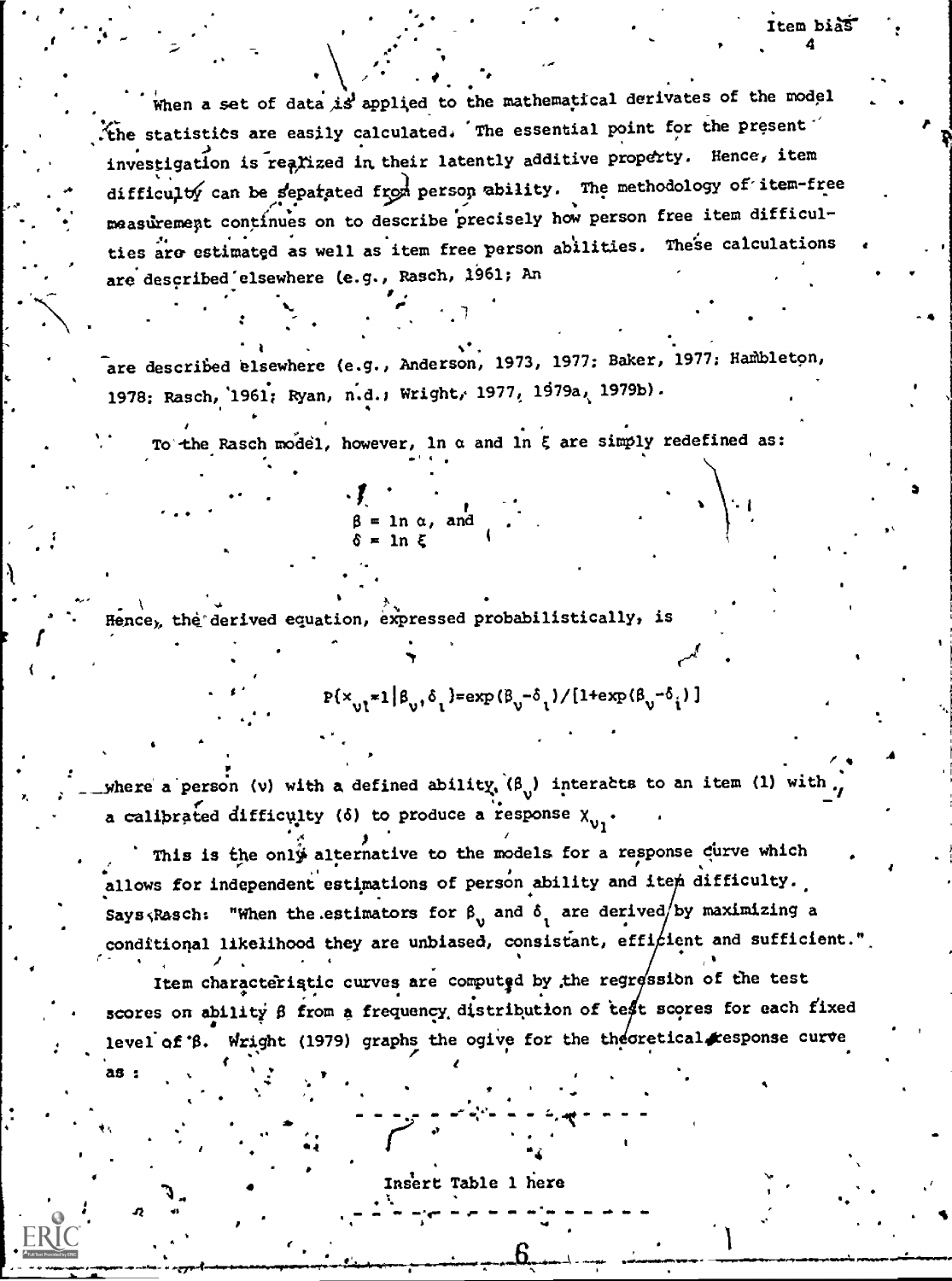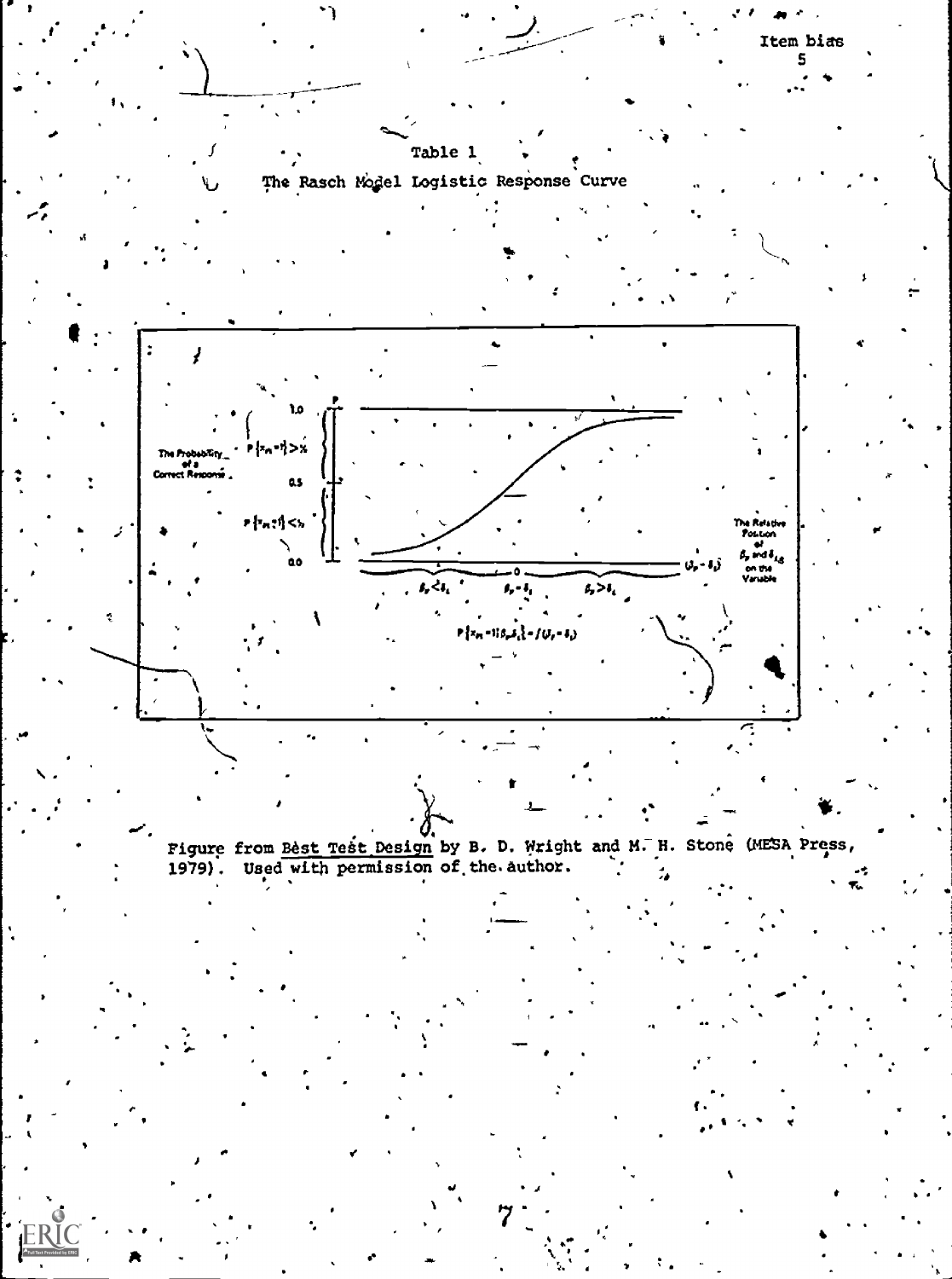rithmetric control in the second second second second second second second second second second second second With the logistic response model, at least three tests for validity are required: These are; 1) the more able a person the better the chance for success on any particular item; 2) any person has a better chance. of correctly 1 answering an easy item than a difficult one; and, 3) these conditions must be observably true regardless of any person's race, sex, or other noninterfering characteristic.

The third criterion is critical'in test item bias methodology in that Scheuneman's definition of a biased test item is satisfied and it implies the notion of parameter independence. .Herein lies the departure of the logistic . . response.model approach to biased item detection from traditional techniques. ,. <sup>f</sup> The statistics conventionally employed in the search for a biased item are not independent of the sample ability distribution and are distorted for any  $\frac{1}{3}$ independent analysis by this sample specific characteristic. Audner (1980a) reviews several of the commonly used biased item detection techniques of empirical evidence of internal criteria in test bias; and, Peterson (n.d.) ,examines common arguments of bias in predictive validity: Each of the techniques and strategies discussed, however, is linked directly, to the sample ability distribution. Tucker (1946) argues that this characteristic is not one that can enhance test rigor but actually may confound its own intentions. Wright (1976) demonstrates the point by citing a term--"sonata"--with high.discrimination indices and is culturally sKewed. Thus, the critical component of separate parameter estimation is not successfully addressed by any of the more . .... traditionally used biased dtem detection statistics. View of the contract of the contract of the contract of the contract of the contract of the contract of the contract of the contract of the contract of the contract of the contract of the contract of the contract of the co

One further point is, important to note for the present investigation. Latent trait theory and the logistic response model assumes local item independence. That is the performance of any examinee on any particular test item is,an autonomous result of the interaction df pupil ability and item difficulty. The response by the examinee to that item is not influenced by a . . . previous performance on any other. item in the test. Lord (1953) demonstrated f' \_ . the validity of this assumption with a goodness-of-fit statistical test.

or<br>Animals al le le la squande (l'insertation al la socialité de l'al l'insertation al al l'insert de la matemat

8  $11$ 

111

4.1

f

 $c$  is a set of  $\mathcal{L}$  is a set of  $\mathcal{L}$  . Then bias is the set of  $\mathcal{L}$  is a set of  $\mathcal{L}$ 

6

111. A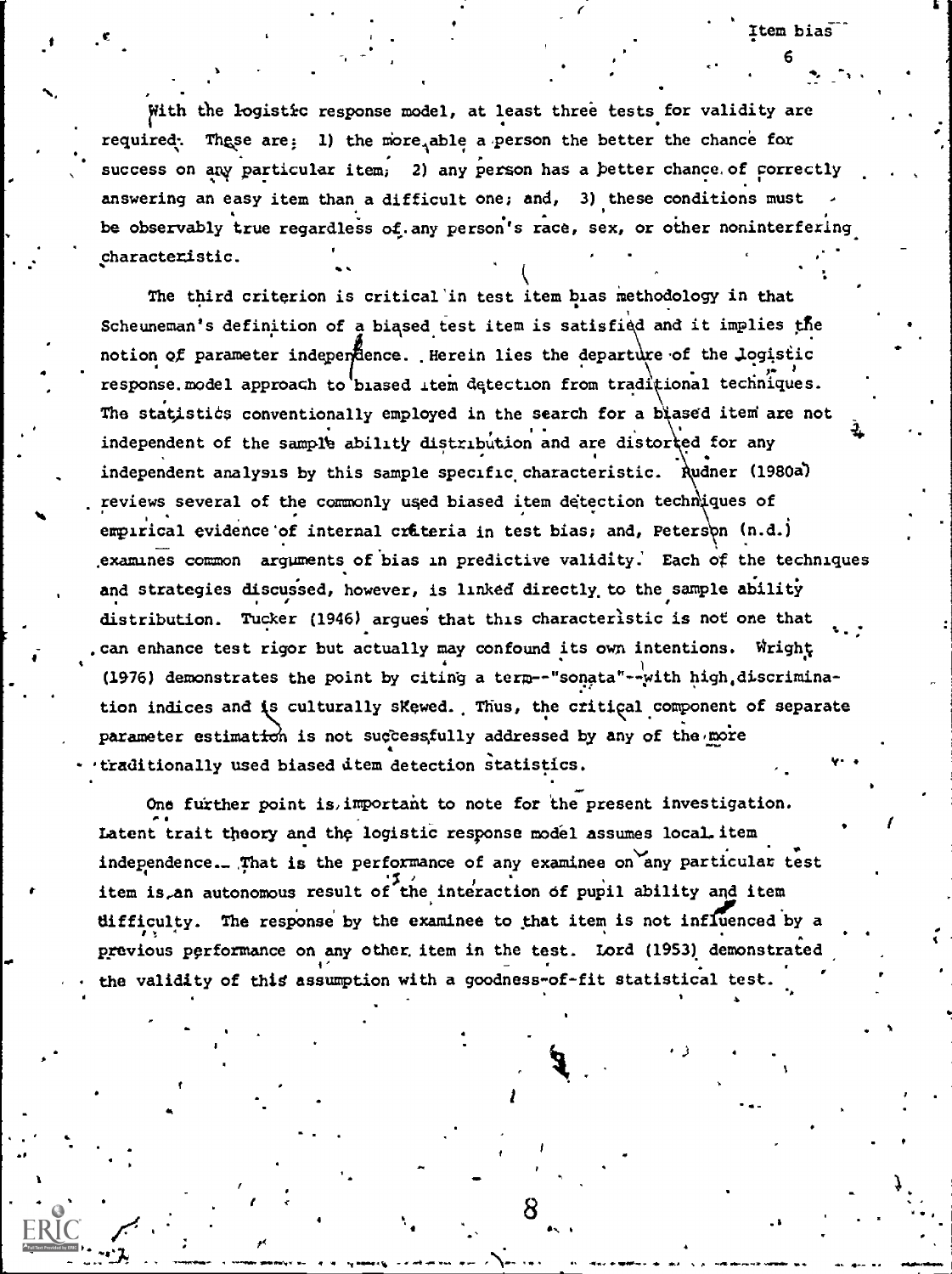.

 $\mathbf{I}$   $\mathbf{I}$   $\mathbf{I}$   $\mathbf{I}$   $\mathbf{I}$ 

4/ 170

### Item, Bias Sthdy \_

- -

0

 $\mathbf{t} = \mathbf{t} + \mathbf{t}$ 

4.

The present study of test item bias was conducted in a large west coast  $\cdot$  $s$ chool district and utilized a single high school graduation proficiency examination. The test itself was developed with items selected from various recognized item banks along with a few new situation-specific items mocessitated by the previously defined test content specifications. 'The items were then Rasch calibrated for goodness-of-fit of each to the model. Misfitting  $\textcircled{r}$ ambiguously worded items were discarded. The calibrations were conducted  $\sqrt{$ ith UCON estimation procedures.

. The contract of the contract of the contract of the contract of the contract of  $\mathcal{L}_\mathcal{F}$ 

 $\sim$ 

. .

 $\bullet$  . The second contract of  $\bullet$  ,  $\bullet$  ,  $\bullet$  ,  $\bullet$  ,  $\bullet$ 

.

It is to be noted that for the Rasch model calibration a single parameter assumption was made. Rydner (1977, 1980b) is critical of this assumption because - -<br>ability in Rasch single parameter theory is based upon total score. Consequently, the presence of biased items aggregated into a total score could yield spurious results. He recormends adoption of the three-parameter model as deyeloped by Birnbaum.. This study  $d_i d_i$  not accept the suggestion of a three-parameter model. Albeit conceded that a degrae of rigor is added by the increased concern of, an item discrimination index and a pseudo guessing parameter, the increased complexity as well as added difficulty of interpretation were not warranted in .the present.circumstance.

The high school graduation proficiency test was comprised of three subtests: reading comprehension, writing mechanics, and mathematics. A writing sample is also a required portion of the complete high school graduation proficiency test but it was scored by a holistic process and scores were the set of the score of the score not equated to Rasch scaling; and thus, it was excluded from the present study. For the subtests included, all questions were dichotomously scored multiplechoice questions. The reading test contained 30 items, the writing mechanics and mathematics tests had 35 each. Each subtest was treated independently of all others and item difficulty invariance was evaluated over each ability group for Black and White ethnic groups. Item plots for each ethnic group with a total group (i.e., all ethnic groups combined) were also examined.

9

. d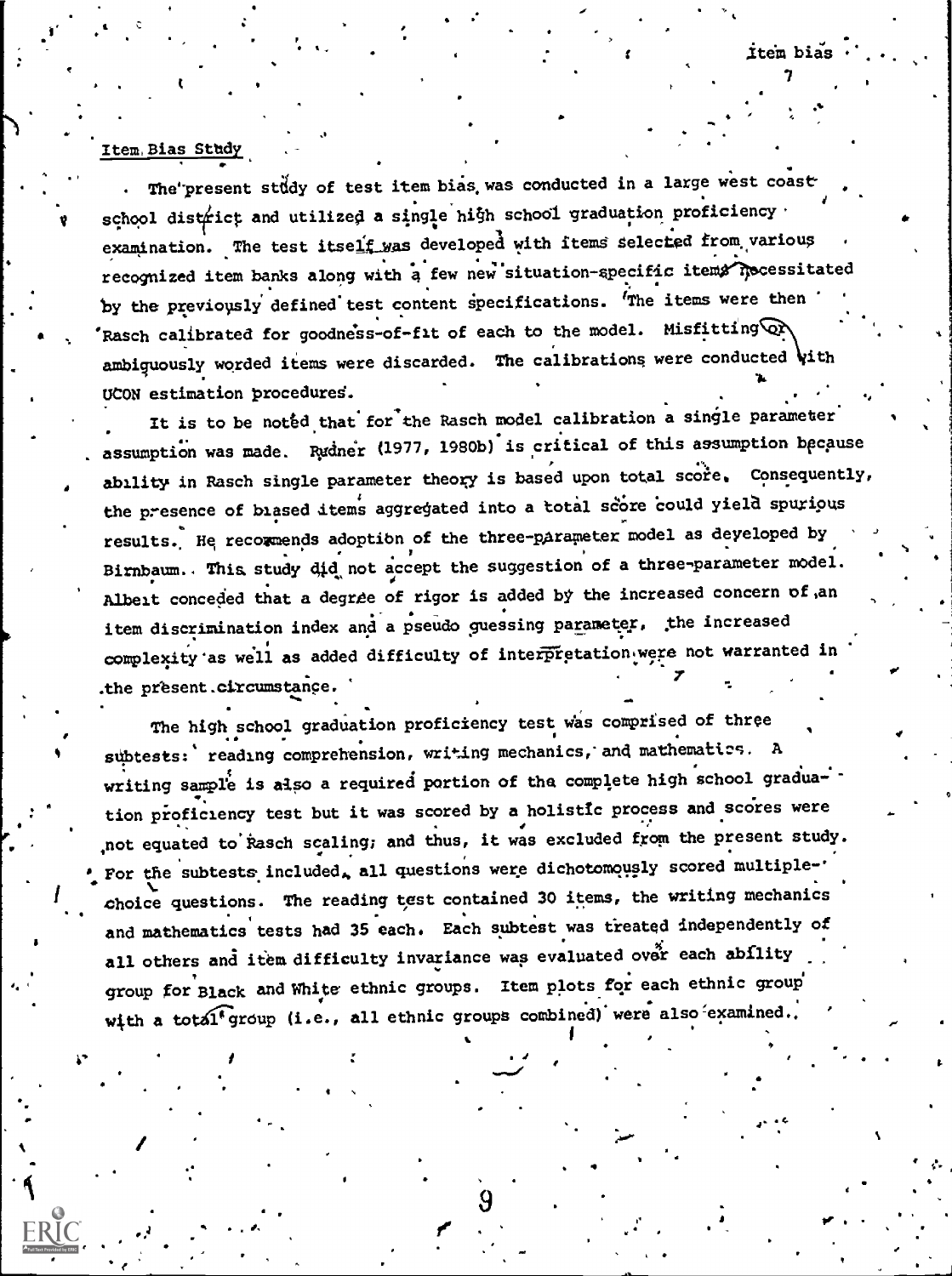#### The Sample Population

The sample population in the present application of latent trait, theory to test item bias pethodology included 5,309 reading comprehension tests, 5,284 tests of written expression, and 5,780 mathematics tests. By ethnic groups the distribution was less equal numerically although sufficient within each to yield valid results. The ethnic group populations were: 1,042 White, II,441 Black, and 16,373 total group (including all Whites, all Blacks, and other unidentified). Table 2 presents these data as well as mean ability and .standard deviation estimates for each ethnic group by subtest.

Item bias

Insert Table 2 about here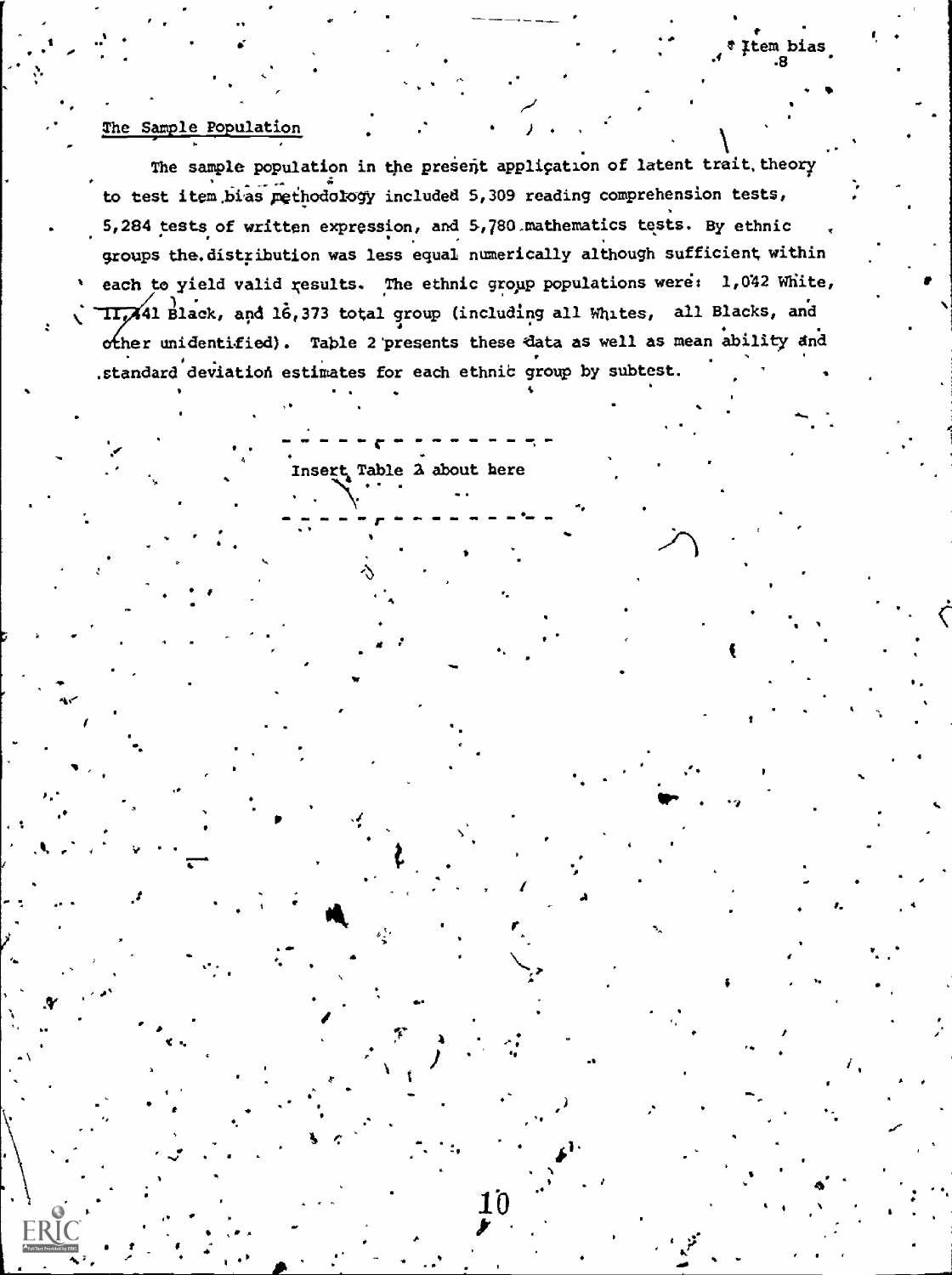## Table 2

## Ethnic Group by Subtest:

Number, Mean Ability, and Standard Deviation Ability

|                       |                  |                                           | s)           | $\sim$                                       | ٠.          |                                                      |
|-----------------------|------------------|-------------------------------------------|--------------|----------------------------------------------|-------------|------------------------------------------------------|
|                       |                  |                                           |              | Ethnic Source Group                          |             | $\sim$ $\sim$                                        |
| Test                  | White'           |                                           | <b>Black</b> |                                              | Total*      |                                                      |
|                       | N                | Ability:<br>$\frac{1}{\chi}$ and $\sigma$ | $\mathbf N$  | L Ability:<br>$\overline{\chi}$ and $\sigma$ | $\mathbf N$ | Ability:<br>$\star_{\overline{\chi}}$ and $\sigma$ , |
| Ñ,<br>Reading         | 308 <sub>1</sub> | 2.19                                      | 3717         | 1.14                                         | 5309        | 1.21                                                 |
| $(30$ items)          |                  | $\ddotsc 86$                              |              | .89                                          |             | .96                                                  |
|                       |                  | 1., m                                     |              | $\mathbf{r}_\mathrm{c}$                      |             | $\sim$                                               |
| Written<br>Expression | 384              | . 1.89                                    | 3557         | .68                                          | 5284        | .83<br>$1.\delta$ 3                                  |
| $(35$ items)          |                  | 1.05                                      |              | .92.                                         |             |                                                      |
| Mathematics           | $\ddotsc$ 350    | 2.45                                      | 4167,        | m.<br>1.25                                   | 5780.       | ŧ<br>1.40                                            |
| $(35$ items)          |                  | 1.04                                      |              | 1.01                                         | ÷.          | T.12                                                 |
| TOTAL                 | 1042             |                                           | 11,441       |                                              | 1,6373      |                                                      |

\*Includes total White, total Black, and other unidentified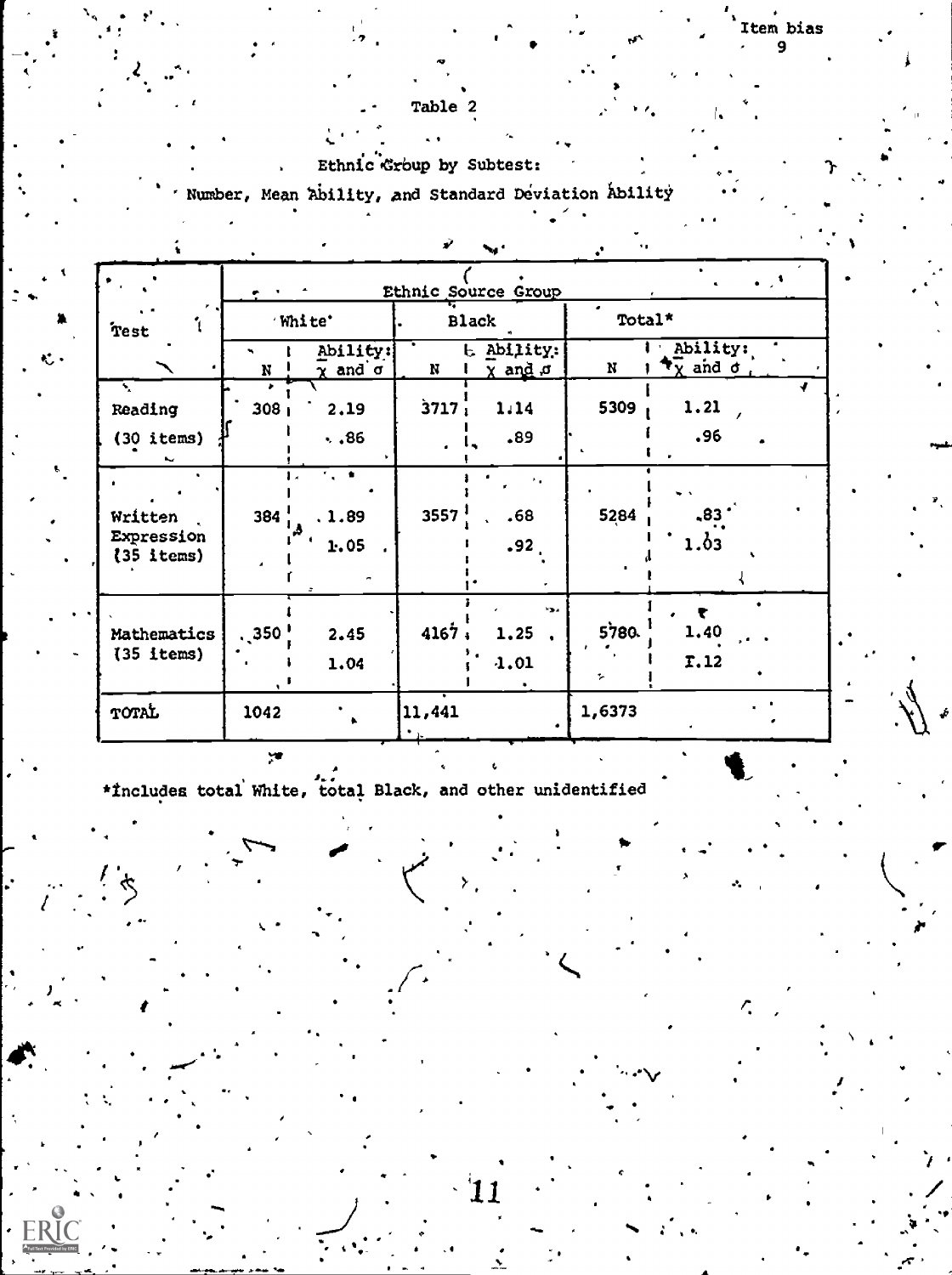## Item Difficulty Estimations

For the best calibration persons should be about evenly distributed over the range of scores around and above the center of the test (Wright, 1979a). . The sample person.ability distribution data were computed, and, as the data reveal, scores are not symetrically distributed but negatively skewed around and above a modol raw score of 22 to 25 in reading comprehension, 19 to 26' . in written expression, and 29 to 30 in mathematics. This result was anticipated due to the nature of item content specifications for minimal high school graduation skills rather than allowing for a range of abilities from guite low to very high. (The frequency distribution tables for each subtest are included in Appendix B.)

Item bias

#### Item Plots.

The constructed item plots for each of the items on every subtest allow inspection of the extent to which the item points conform to the model expectation of item difficulty invariance. This inspection of item invariance across different ethnic groups is a measure of the quality of individual items to be free from or contaminated by some degree of bias.

Each pair of calibrations applies to one, and only one, item, and of course, two difficulties  $(d_{11}$  and  $d_{12})$  were derived. Standard errors for each item (s<sub>il.</sub> and s<sub>i2</sub>) was also computed. Whence, only a single translation is necessary to establish an origin common to both sets of items at any cifficulty,  $\delta_{\mathbf{1}}$ .

 $t_{112} = a_{11} + a_{22}/(s_{11}^2 + s_{12}^2)^2 + N(0,1)$ 

Wright (1979a) gives the statistic for testing the estimate of  $\delta$ , by  $d_{i1}$  and  $d_{i2}$ . It is:

 $1.2$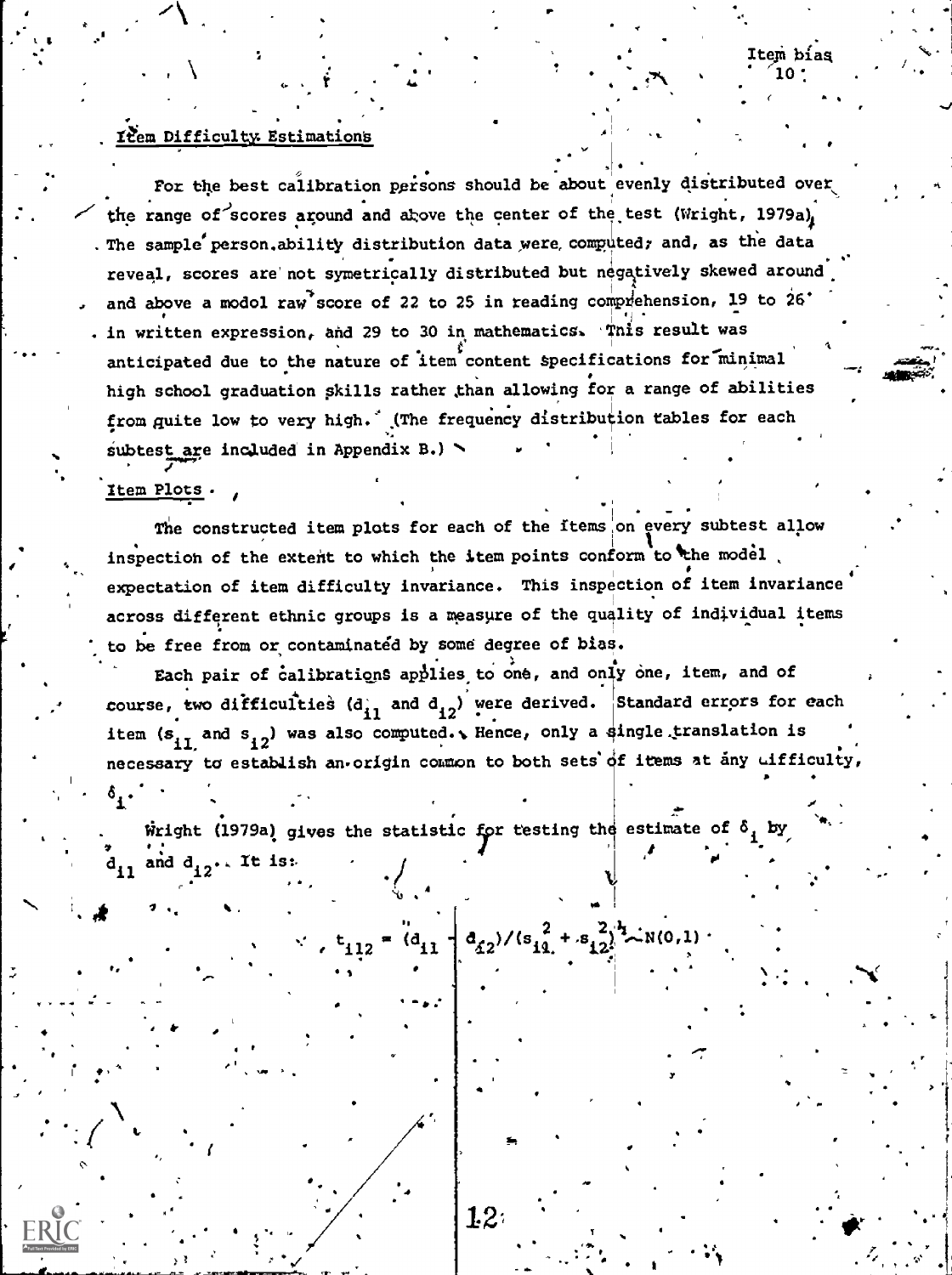Item bias

Tests for the quality of fit of each item (viz., item invariance across ethnic group population calibrations) can be made by positioning quality. control boundaries at about two standard errors away from an identity line on each side. Two of these quality control boundaries parallel to the initial identity control line approximate a 95% confidence boundary. This is calculated by the formula

D<sub>112</sub> is the perpendicular distance between the quality control line and the identity line. The formula  $(s_{11}^2 + s_{12}^2)$ , estimates the standard error of the difference between the two independent estimates dil and half of this, or  $\left[\frac{1}{(s_{i1}^2 + s_{i2}^2)/2}\right]^2$ , is the experiment perpendicular to  $\frac{1}{d}$  45 degree identity line. These control lines for identity plots may be graphically presented as follows.

 $13\,$ 

 $=2[(s_{11} + s_{12})/2] = \beta_{11} + s_{12}$ 

Insert Table 3 about here

 $D_{112} = 2[(s_{11}^2 + s_{12}^2)/2]$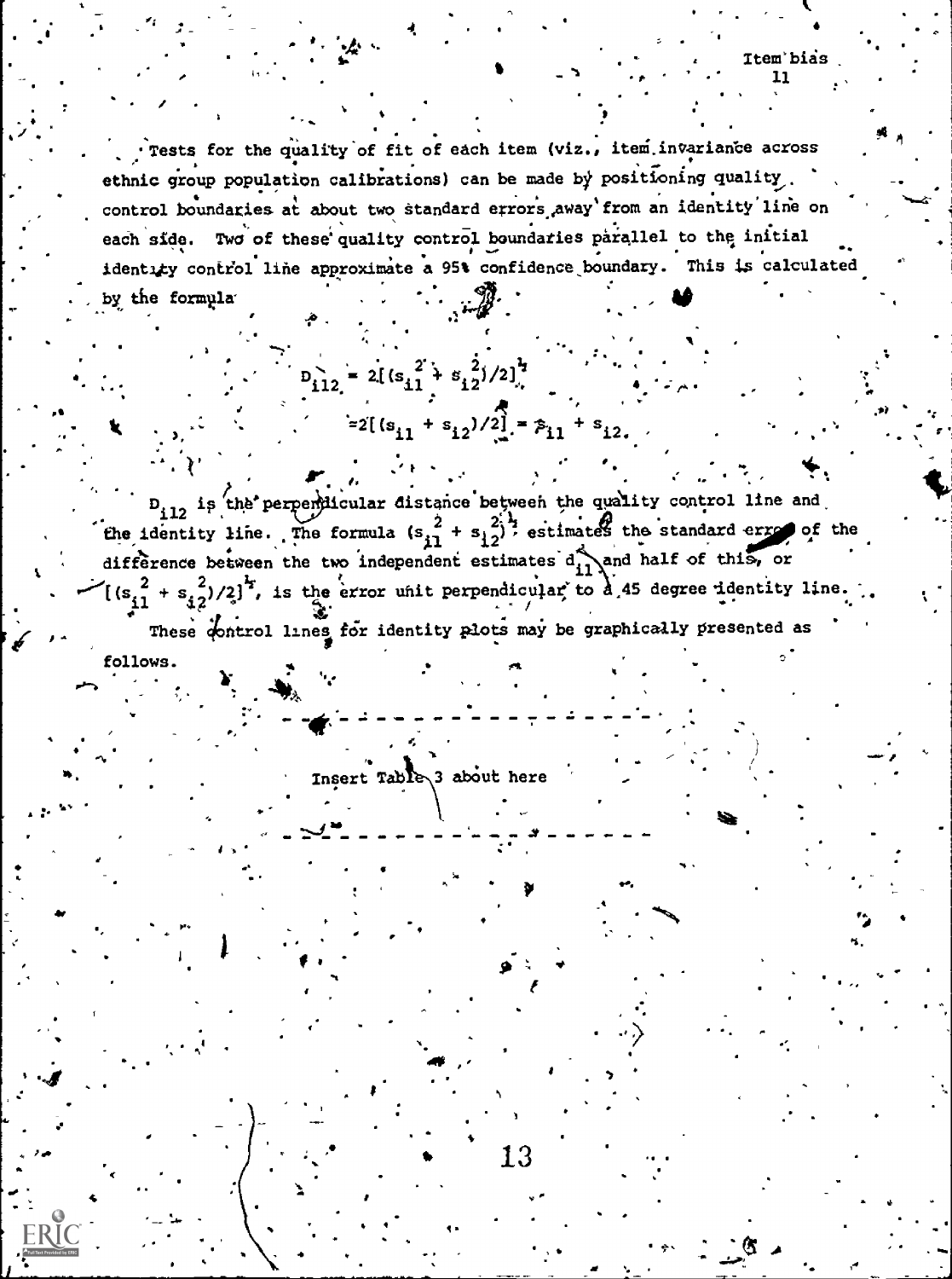

^ 海

 $\mathbf{I}^{\bullet}$ 

Figure from Bebb Test Design by B. D. Wright and M. H. Stone (MESA Press,

 $1\overset{.}{4}$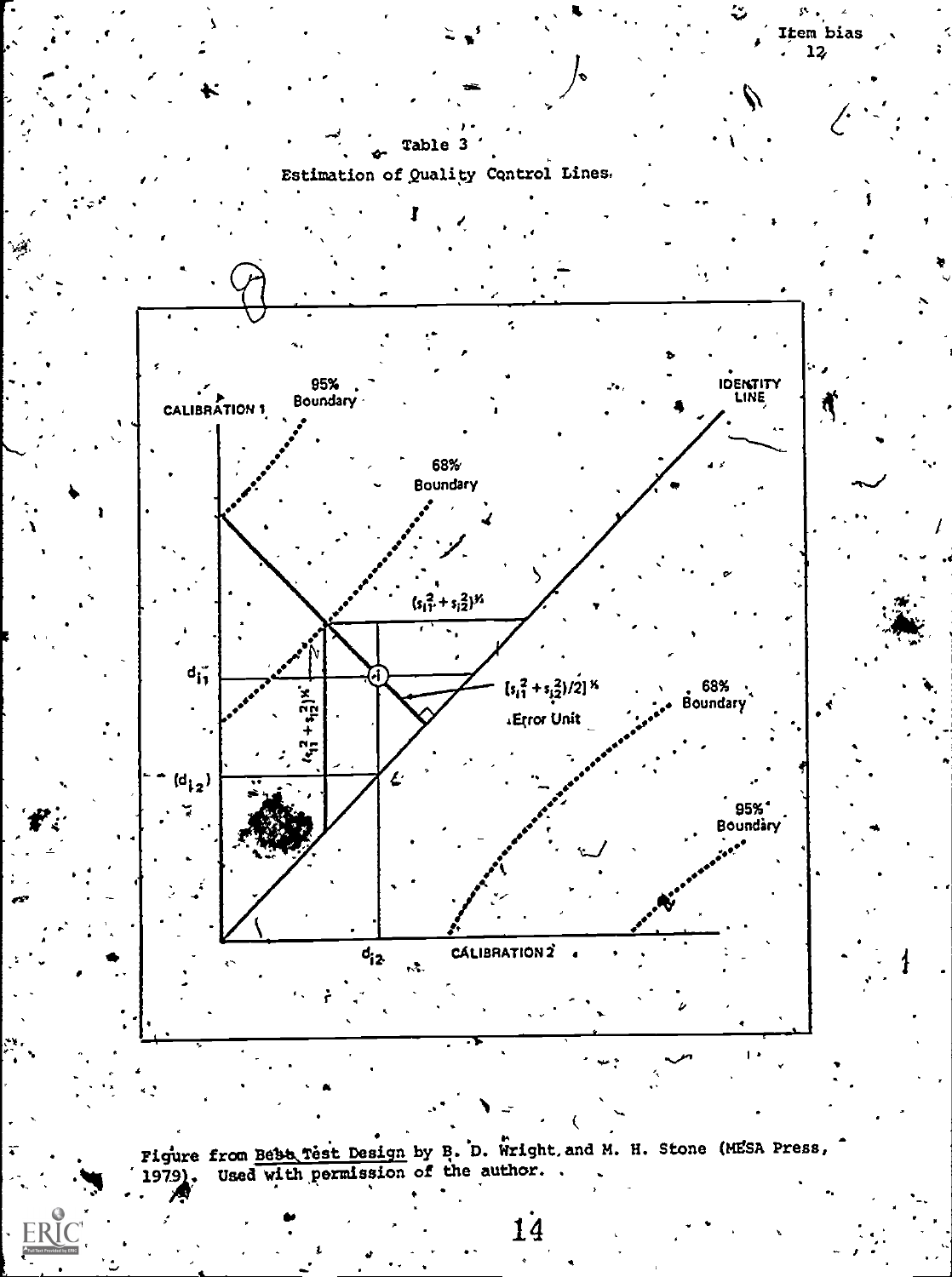Table 4 presents the sample population groups by subtest upon which fit statistics were computed. The calibrations were UCON estimations. (Technically, last difference change and comparisons with PROX procedures were also calculated. The tables for each ethnic group by subtest are included in Appendix A.) Table 5 displays the schema of study design in which the nine item plots were constructed.

Insert Table 4 and Table 5 about here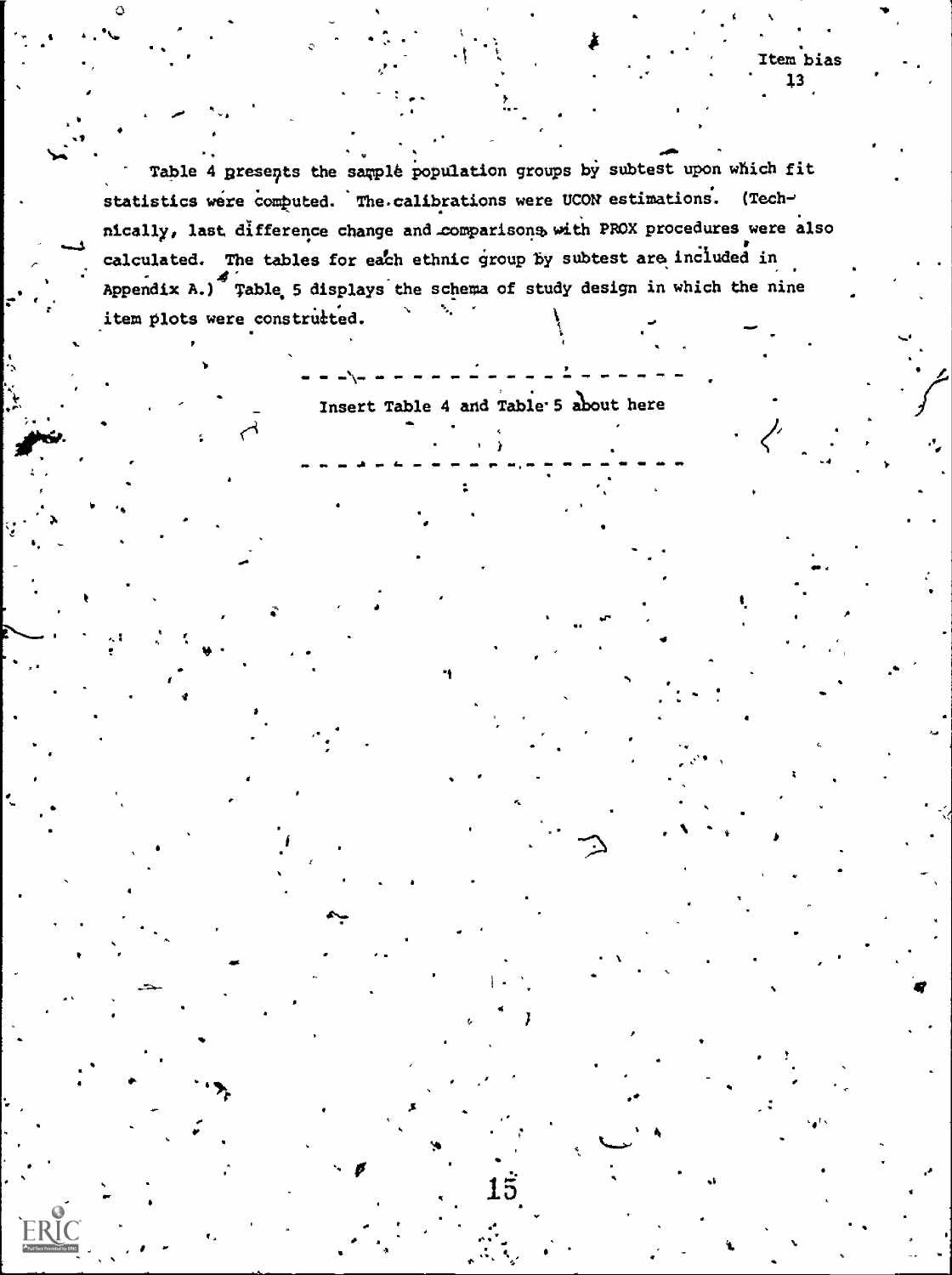

÷.

Sample Population Group by Subtest

Table 4

|        | 757                            |                                          |
|--------|--------------------------------|------------------------------------------|
| No.    | Source                         | Subtest                                  |
| ţ1,    | White x Black<br>White x Total | Reading<br>Reading                       |
|        | Black x Total                  | Reading                                  |
| 4<br>5 | White x Black<br>White x Total | Written Expression<br>Written Expression |
| 6      | Black x Total<br>White x Black | Written Expression<br>Mathematics        |
| 8<br>Q | White x Total<br>Black x Total | Mathematics<br>Mathematics               |

H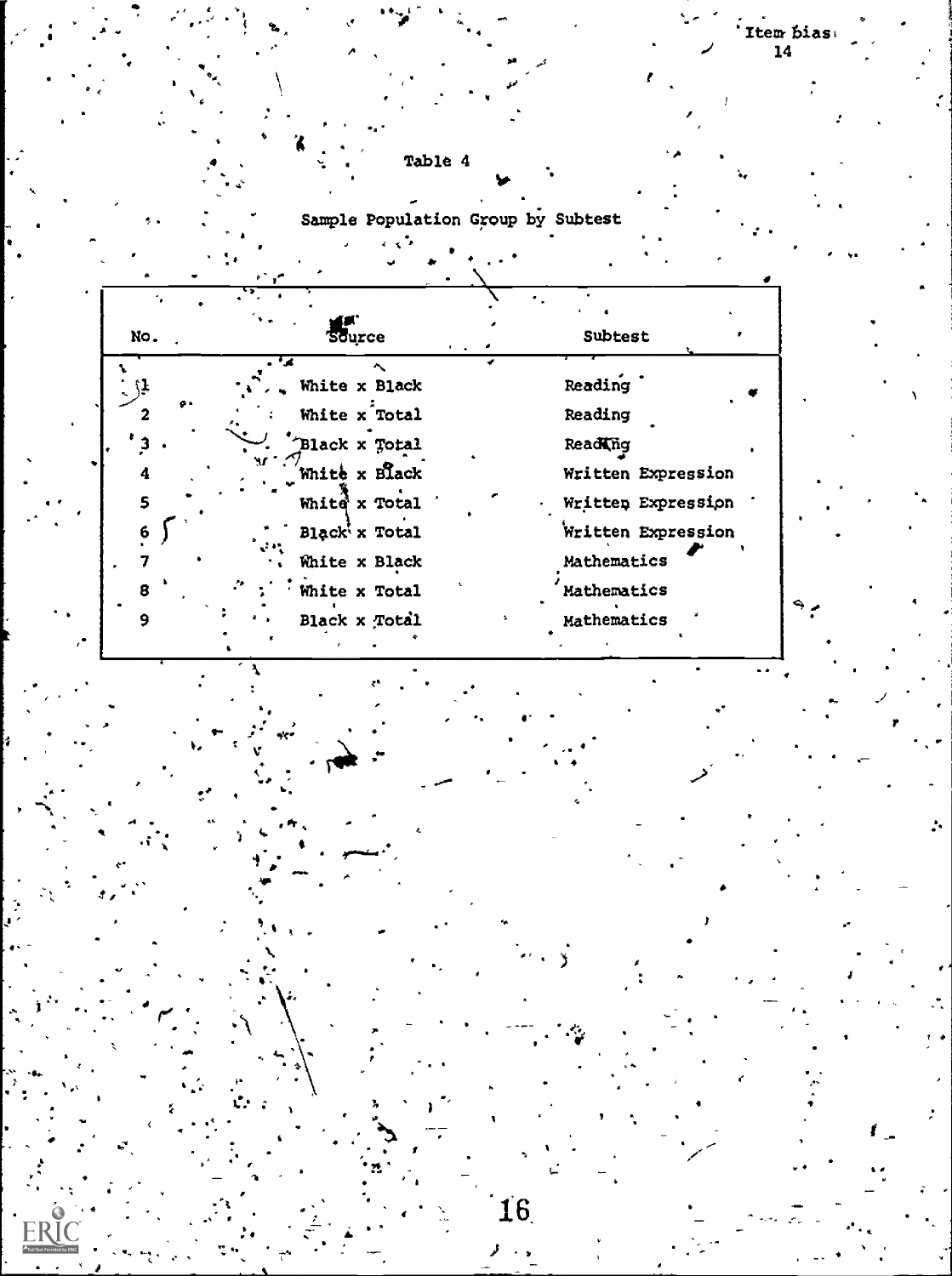

pip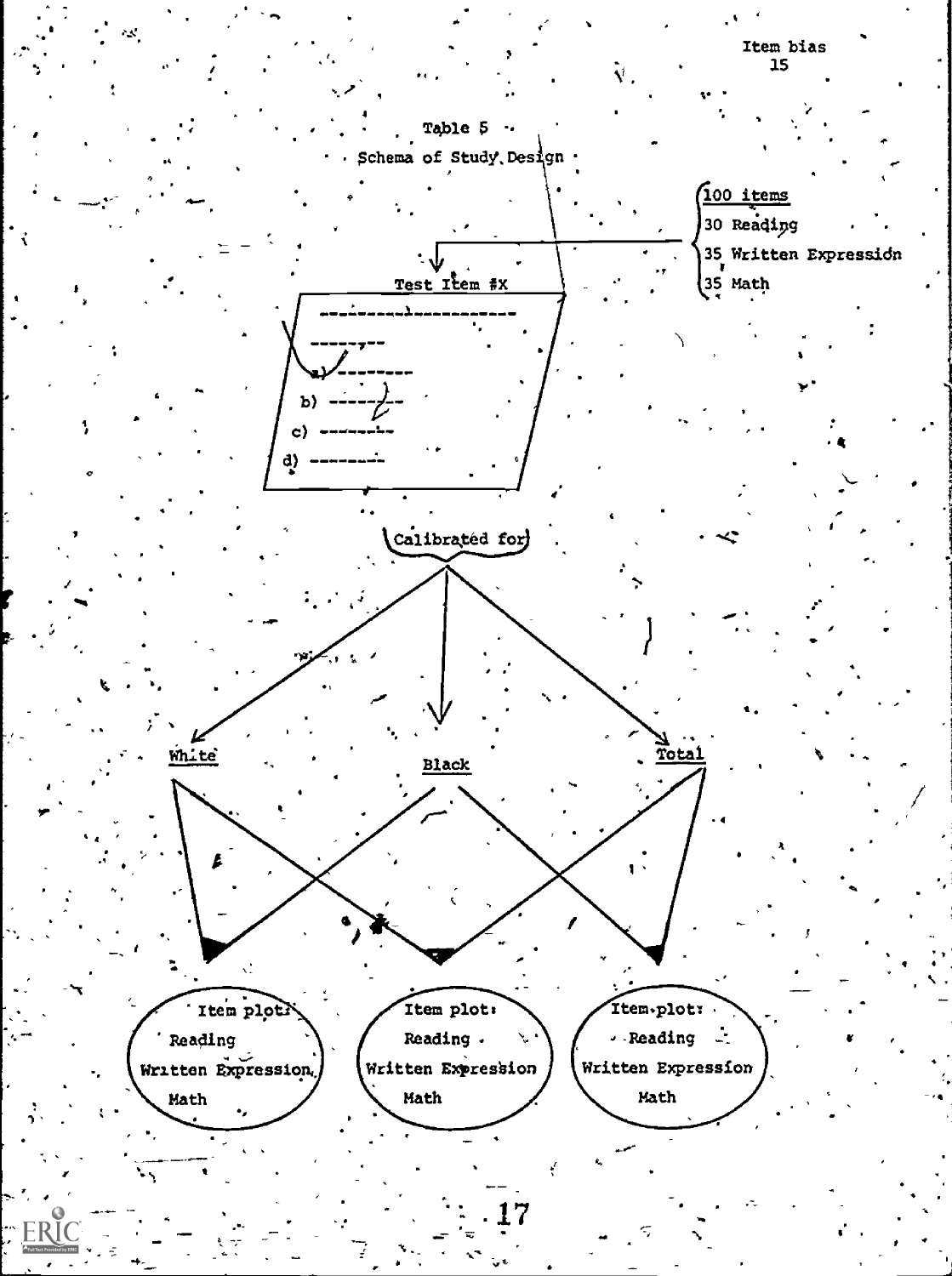## <u>Data Analysis</u>

An, examination of each of the nine item plots reveals'a remarkable degree Of item invariance for each of the items on all subtests. Two of the item. "plots are displayed. Table 6 presents the subtest exhibiting the least item invariance (ethnic group Black versus ethnic group Total: Hath) and Table 7 displays the item plot wherein item invariance beyond confidence limits is revealed (ethnic group White versus ethnic group Black. Written Expression). (The remaining item plots are included in Appendix C.)

Insert Table 6 and Table 7 about here

18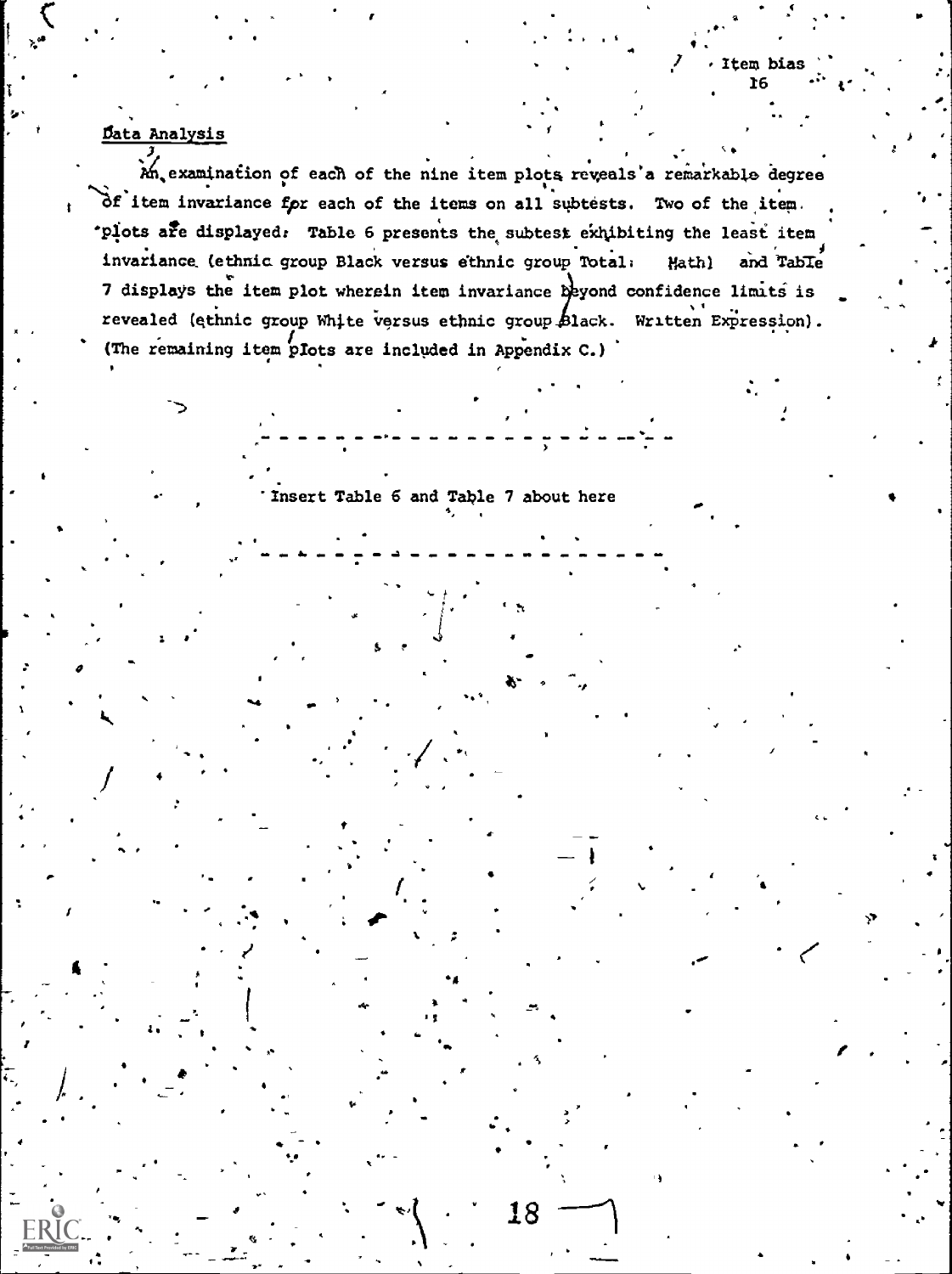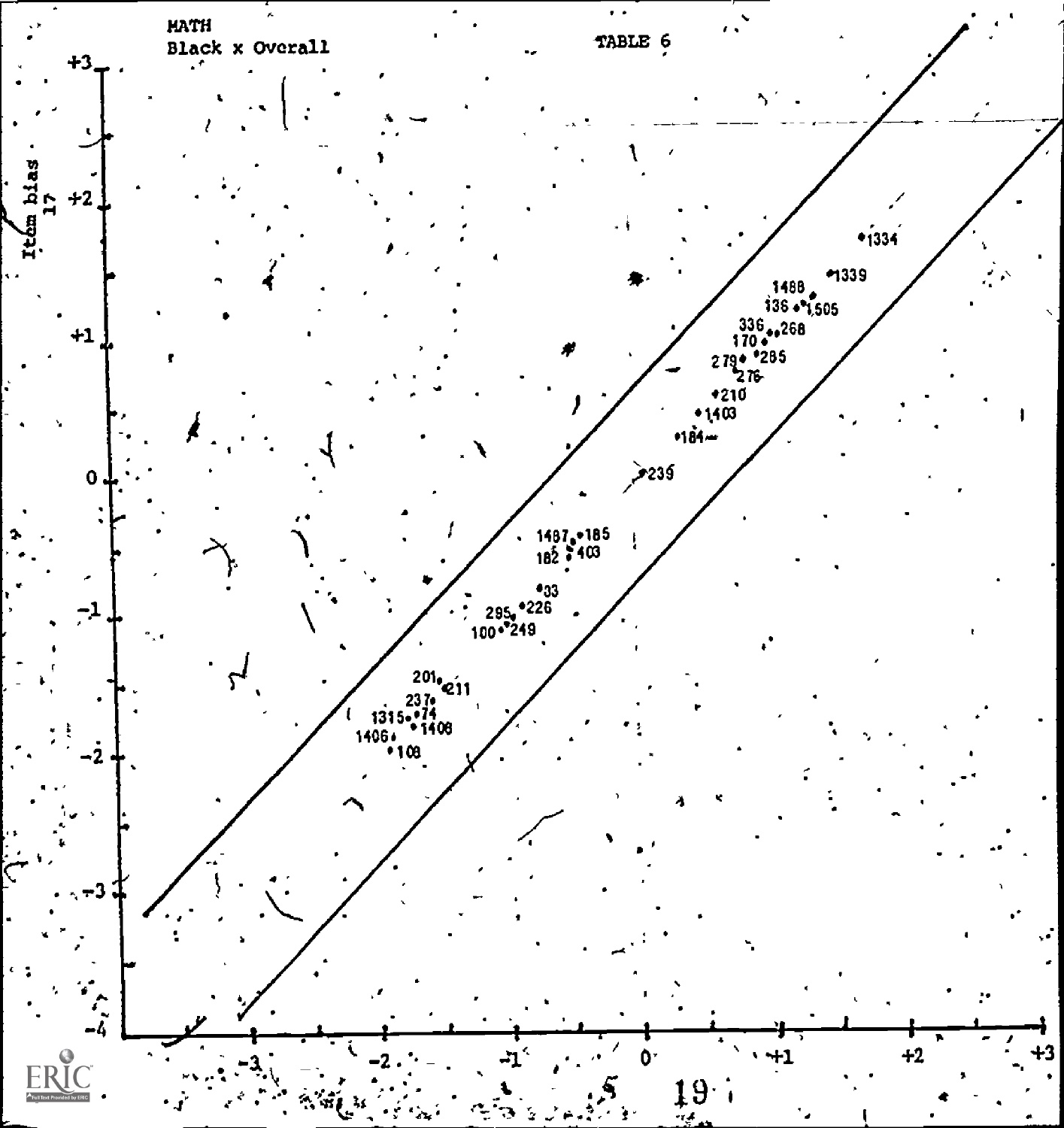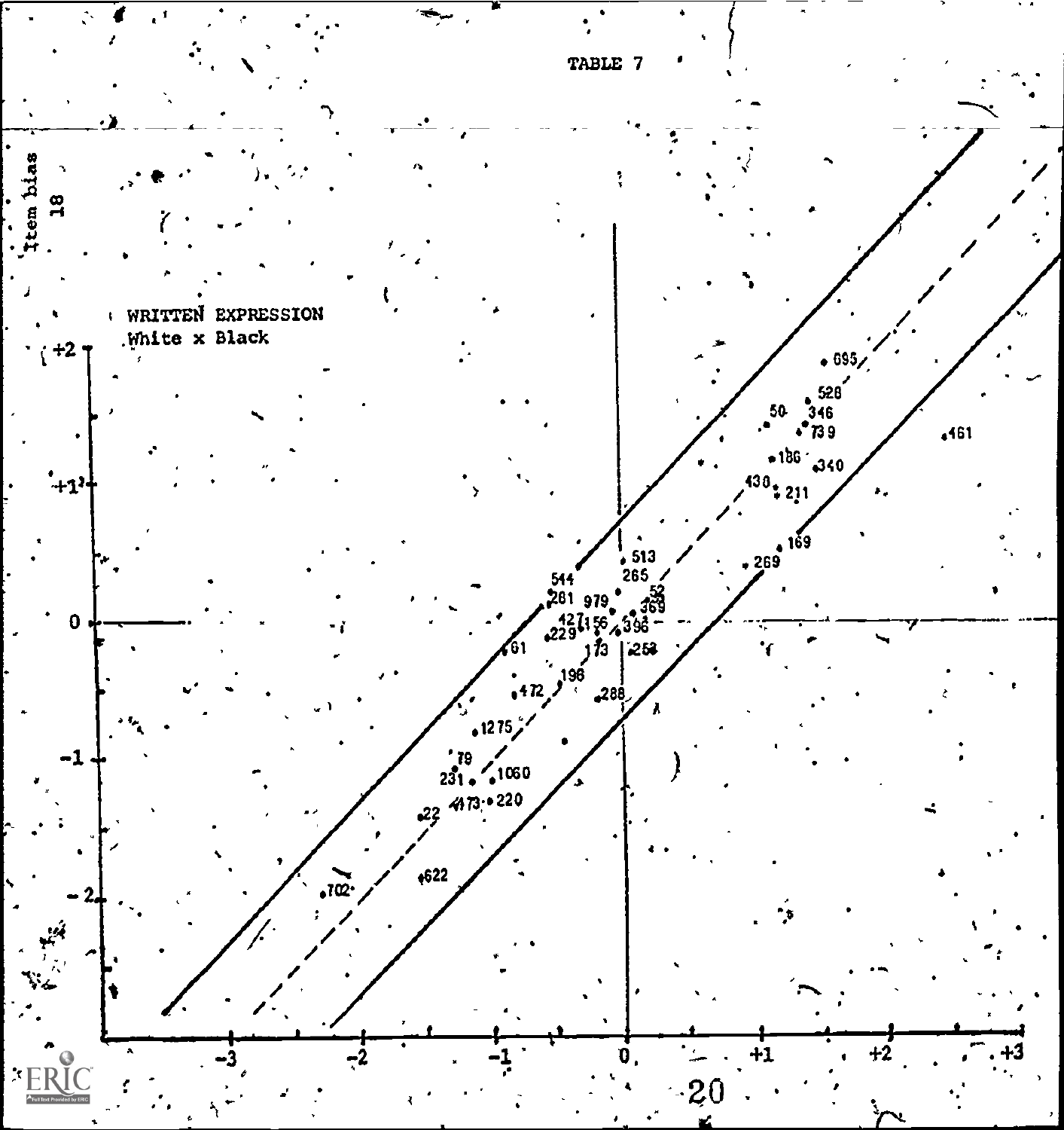The reading subtest contained least item invariance for each ethnic group comparison. The mathematics subtest also exhibited minimal item invariance despite the largest item difficulty  $\gamma$ ange among the three subtests (-2.339 to 4.296 logits).

Within the writing subtest, however, a single item did exhibit an unacceptable degree of item invariance. This item plotted for ethnic group White versus ethnic group Black outside of quality control lines, and thus represented the detection of an item confounded by ethnic group calibration. The item, identified as Item No. 461, calibrated at 1.327 logits difficulty and standard error of .110 for ethnic group White and nearly twice as large at 2.50 logits difficulty and standard error of .048 for ethnic group Black.

The large difference in item difficulty estimates between calibration by ethnic group White and ethnic group Black and the resultant outlier characteristic on the item plot pointed to an inspection of the item wording. The item read as follows.

 $21$ 

Insert Figure 1 about here

**FRIC**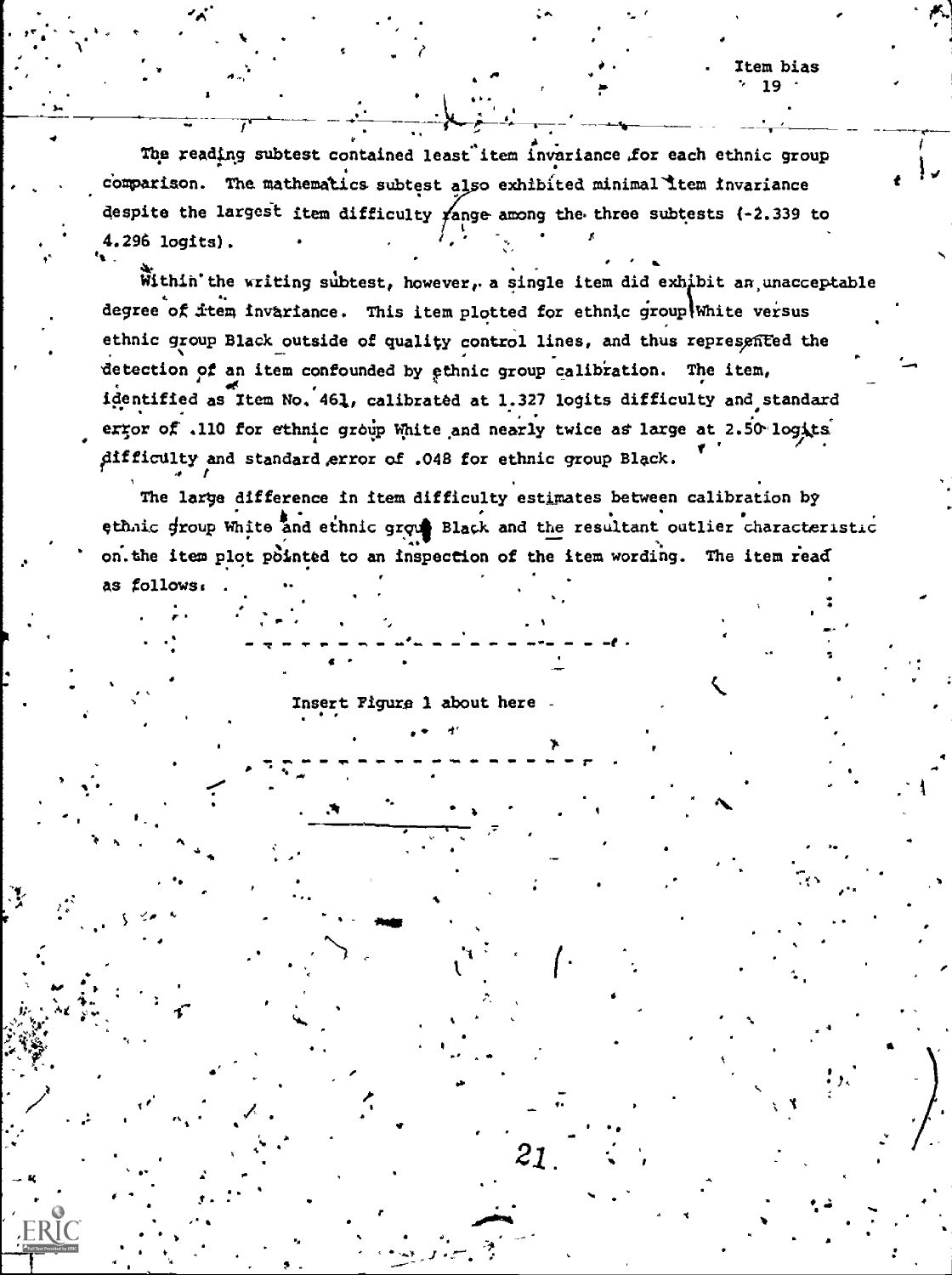Item bias 20 À. Figure 1 Item No. 461 . Select the word or groups of words that correctly completes the sentence. the vegetables. The grasshoppers  $\sharp$ h our garden  $\frac{1}{\pi}$ is eating A **B.** eats eat  $\mathsf{C}$  $D$   $\cdot$  does eat<sub>3</sub>  $\measuredangle$ 22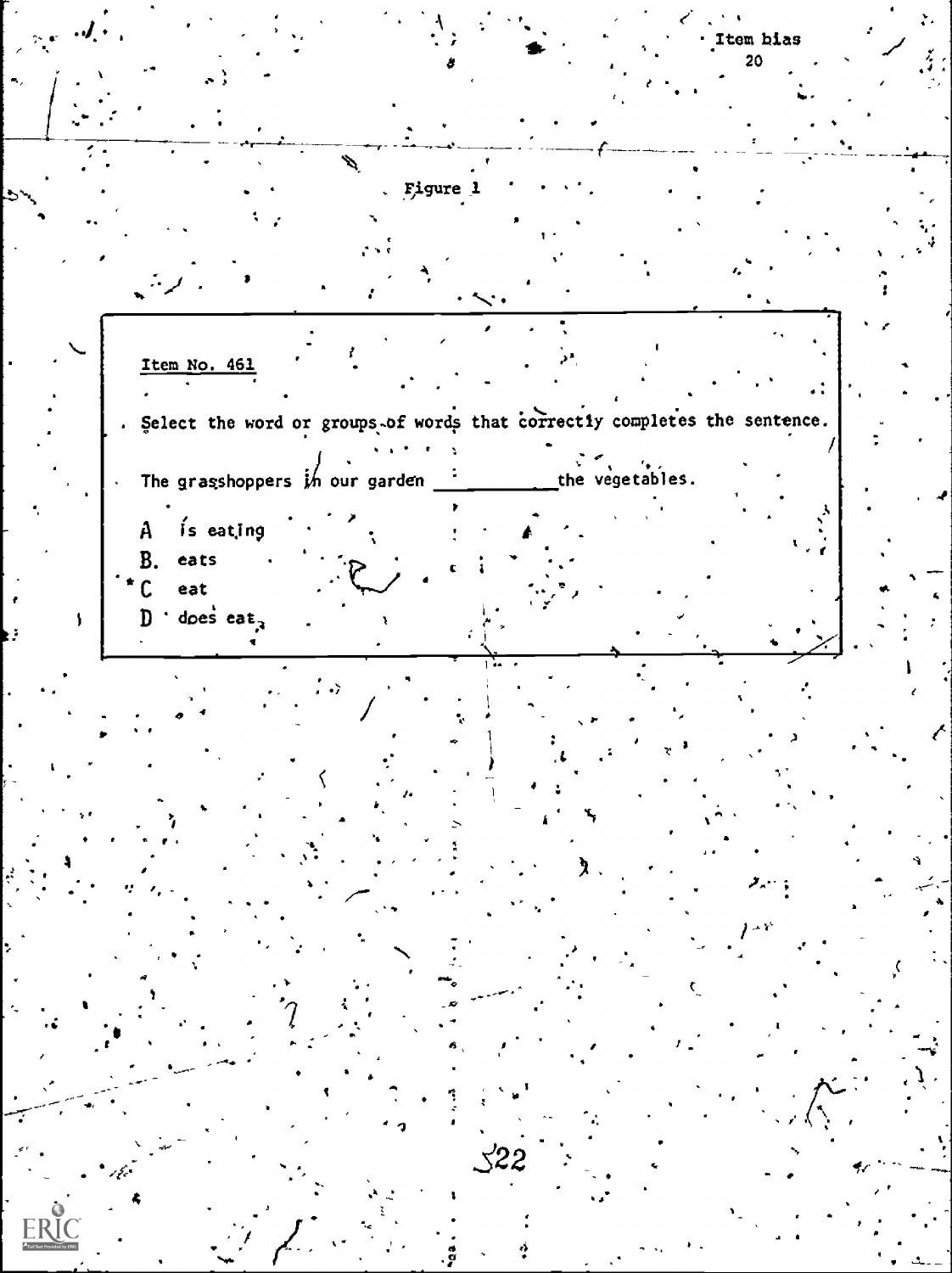. Curriculum experts examined the items and surmised that the correct response. C (eat)  $\epsilon$  , whay be confounded by modest dialectical differences among ethnic group Black examinees. Traditional item statistics support this. supposition. As revealed by p- values, ethnic group. Black examinees missed -the item much more often than did ethnic group White examinees, and response B(eats) was the most frequently selected. distractor by ethnic group Black. Not surprizingly, analysis of variance revealed that while between group variance was large, within group variance was very small. Yet, in total group the item 'held a-high discrimination index (point biserial). Thus, in this study of item bias detection, it-is likely that this particular item may have been \*\* overlooked in a search for biased items using traditional \$tatistics; yet, with the logistic response model of latent trait theory, this defective item was detected and removed from the test.

. .

a

S

) and  $\lambda$ 

 $\mathbf{I}$ 

23 cm  $\sim$ 

.

 $\mathbf{r} = \begin{bmatrix} 1 & 1 \\ 1 & 1 \end{bmatrix}$ 

Item bias

 $23 - 22$ 

TA:

 $\ddot{\phantom{1}}$  , the  $\ddot{\phantom{1}}$ 

 $4\frac{1}{2}$ 

'A.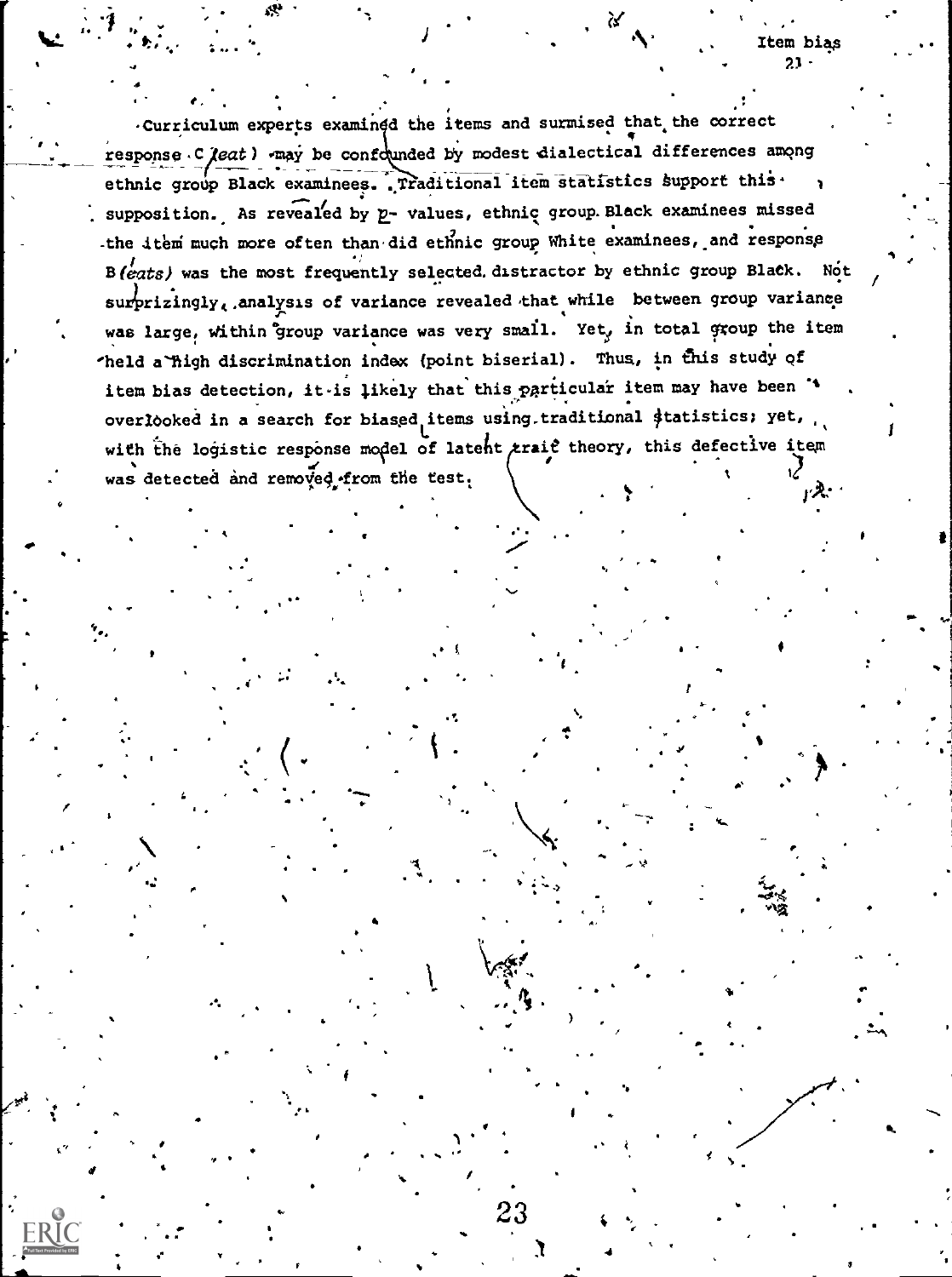## References

Andersen, E. B. A goodness of fit test for the Rasch Model. Psychometrika,  $1973.38.123-140.$ 

Baker, F. B. Advances in item analysis. Review of Educational Research, 1977, 47, 151-178.

. Differential validity and test bias. Personnel Psychology, Fincher. C. 1975, 28, 481-500.

Green, D. R. and Draper, J. F. Exploratory studies of bias in achievement tests. Paper presented at the American Psychological Association Annual Convention, Honolulu, Hawaii, September, 19

Developments in latent trait theory: models, Hambleton, R. K. et al. techanical issues, and applications. Review of Educational Research, 1978, 48, 467-510.

Bias in mental testing. New York: The Free Press, 1980 Jensen, A.R. Lord, P. M. The relation of test score to the trait underlying the test. Educational and Psychological Measurement, 1953, 13, 517-548. (Also Research Bulletin 52-10. Princeton, NJ.: Educational Testing Service,  $.1952.$ ).

Lord, P. M. and Novick, M. R. Statistical theories of mental test scores. Reading, MA: Addison-Wesley, 1968.

Lord, F. M. A theoretical study of the measurement effectiveness of flexilevel tests. Educational and Psychological Measurement, 1971, 31, 805-813.

Pine, S. M. and Weiss, D. J. Effects of item characteristics on test fairness, Research Report 76+5, Minneapolis: University of Minnesota Psychometric Methods Program, Dečember, 1976. -

Rasch, G. On general laws and the meaning of measurement in psychology. In Proceedings of the Fourth Berkeley Sympostum on Mathematical Statistics

and Probability. Berkeley: University of California Press, 1961, 4, 321-333. An approach to blased item identification using latent trait Rudner, L. M. measurement theory. Paper presented at the Annual Meeting of The American Educational Research Association, New York, April, 1979.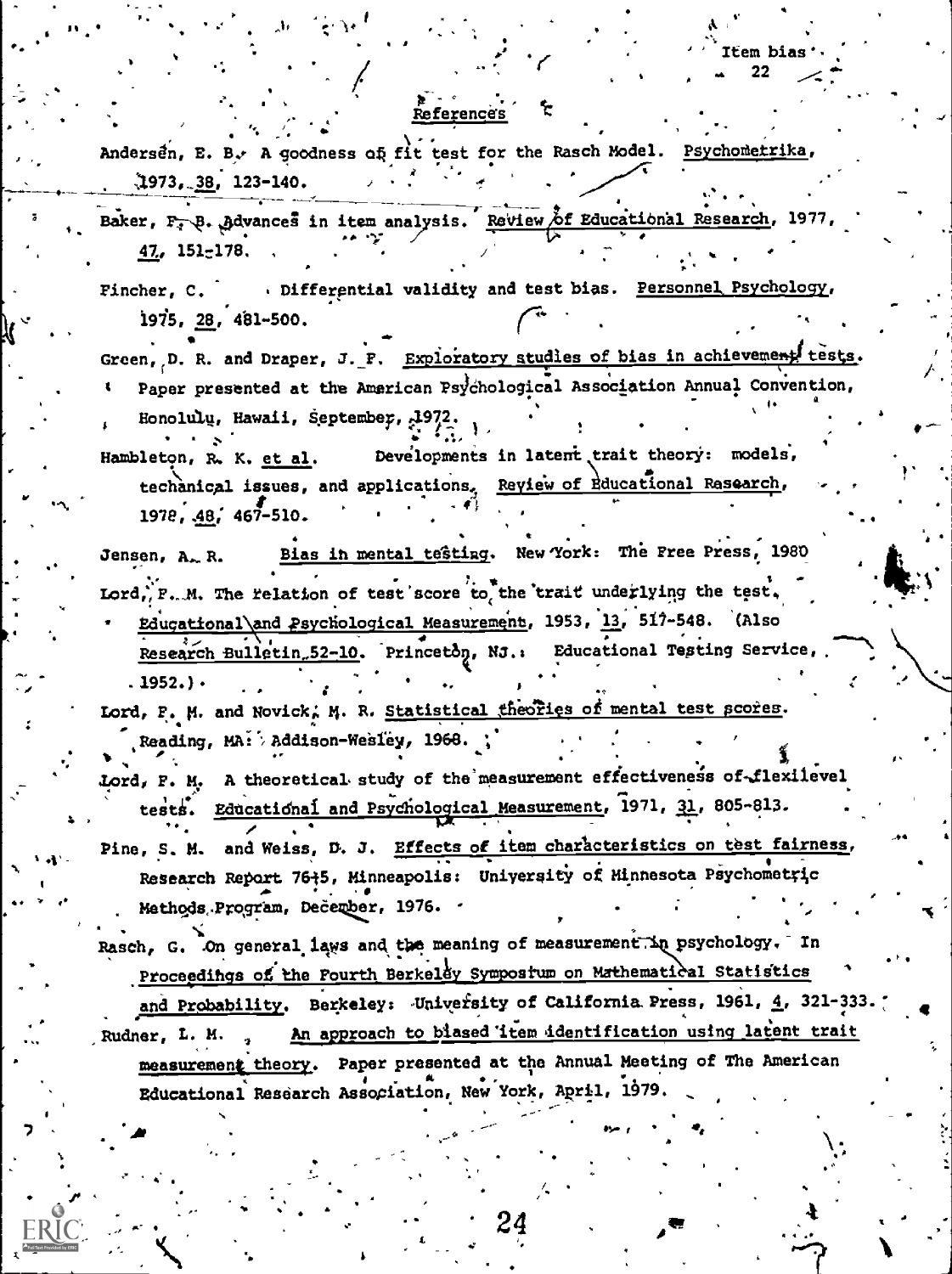Rudner, L. M., Getson, P. R., and Knight, D. L. Biased item detection techniques. Journal of Educational Statistics, 1980, 5, 213-233. (a) Rudner, L. M., Getson; P. R., and Knight, D. D. A Monte Carlo comparison of seven biased item detection techniques. Journal of Educational Measurement,

1980,  $17, 1-10, 10$ 

- Ryan, J. P. and Hamm, D. W. An introduction to the Rasch latent trait psychometric model, College of Education, University of South Carolina n.d. Scheuneman, J. A new method of assessing bias in test items. Paper presented at American Educational Research Association, Washington, DC., 1975.
- 'Scheuneman, J. A new method of assessing bias in test items. Journal of Educational Measurement, 1979, 16, 143-152.
- Tucker, L. R. Maximum validity of a test with equivalent items. Psychometrika,  $1946, 11, 1-14.$
- Warm, T. A. A primer of item response theory. U., S. Coast Guard Institute. Oklahoma City, OK, December, 1978
- Wright, B. D., Mead, R. and Draba, R. Detecting and correcting test item bias with a logistic response model, Research Memorandum Number.22, October 1976, Statistical Laboratory, Department of Education, University of Chicago.
- Wright, B. D. and Douglas, G. W. Conditional versus unconditional procedures for sample-free item calibrations. Educational and Psychological Measurement, 1977, 37 , 47-60.
- Wright, B. D. and Stone, M. H. Best test design. Chicago: MESA press, 1979. (a) Wright, B. D., Mead, R. J., and Bell, S. R. BICAL: : Calibrating items with the Rasch Model. Research Memorandum Number 23B, June 1979, Statistics Laboratory, Department of Education, University of Chicago. (b)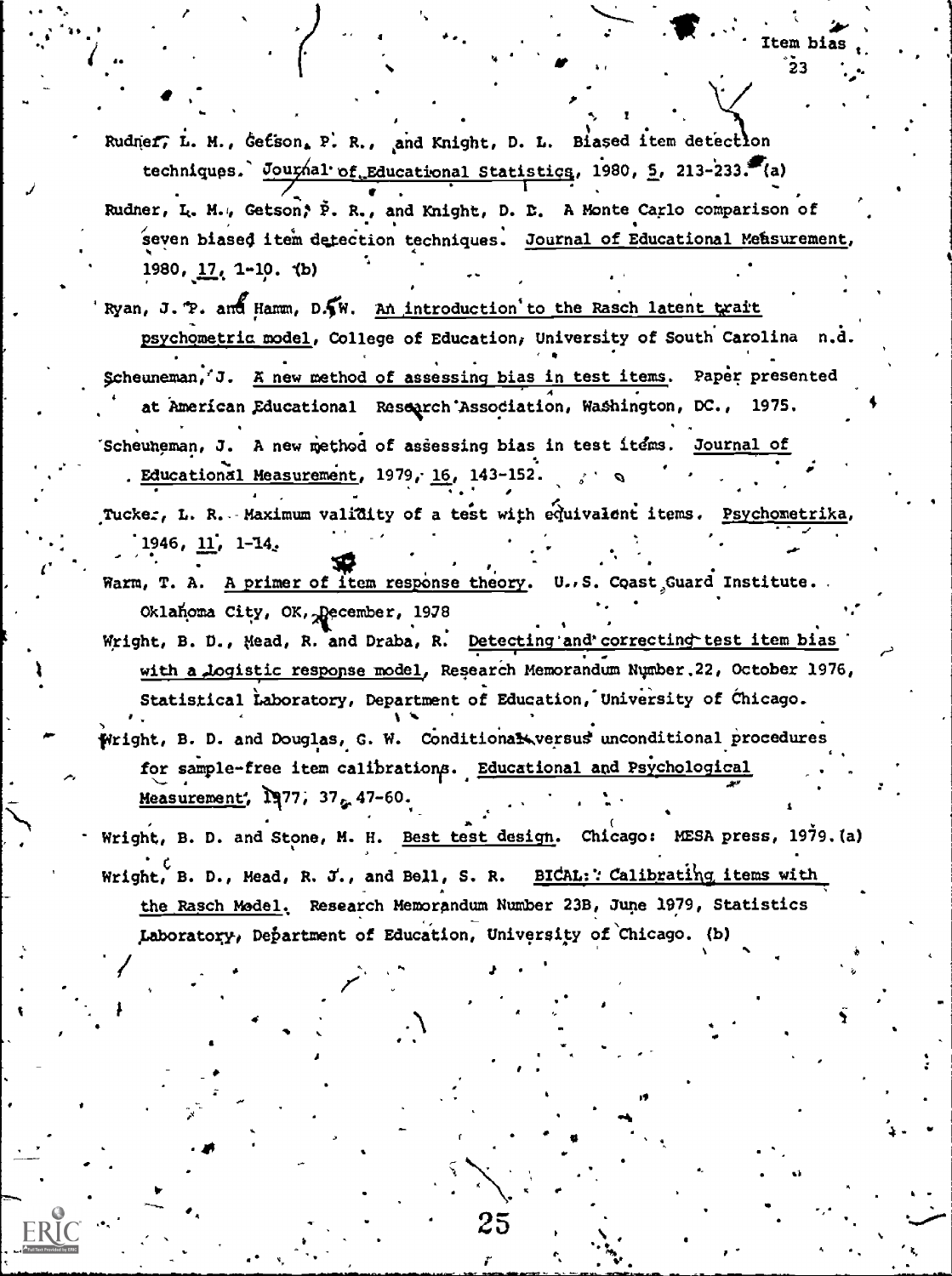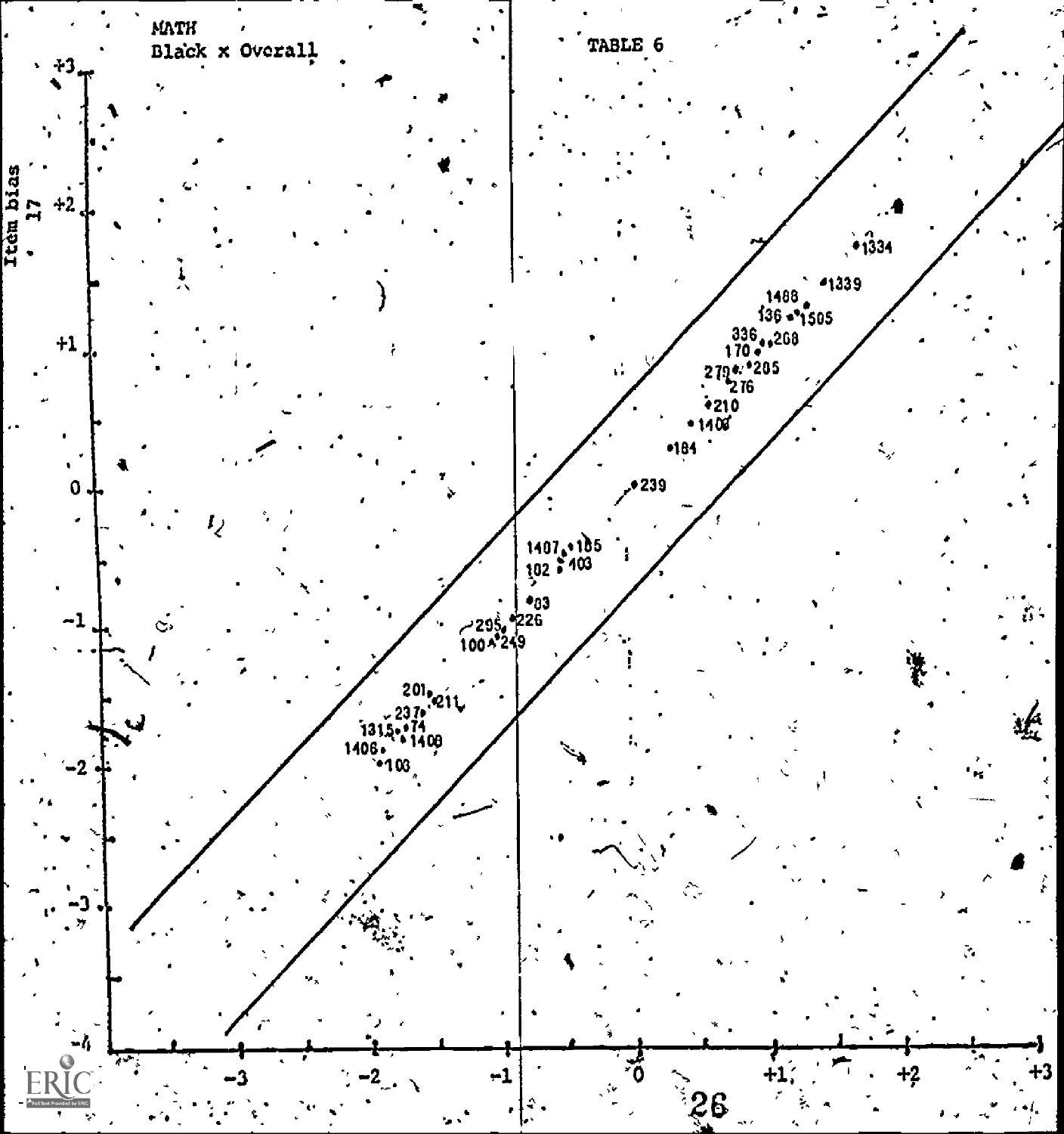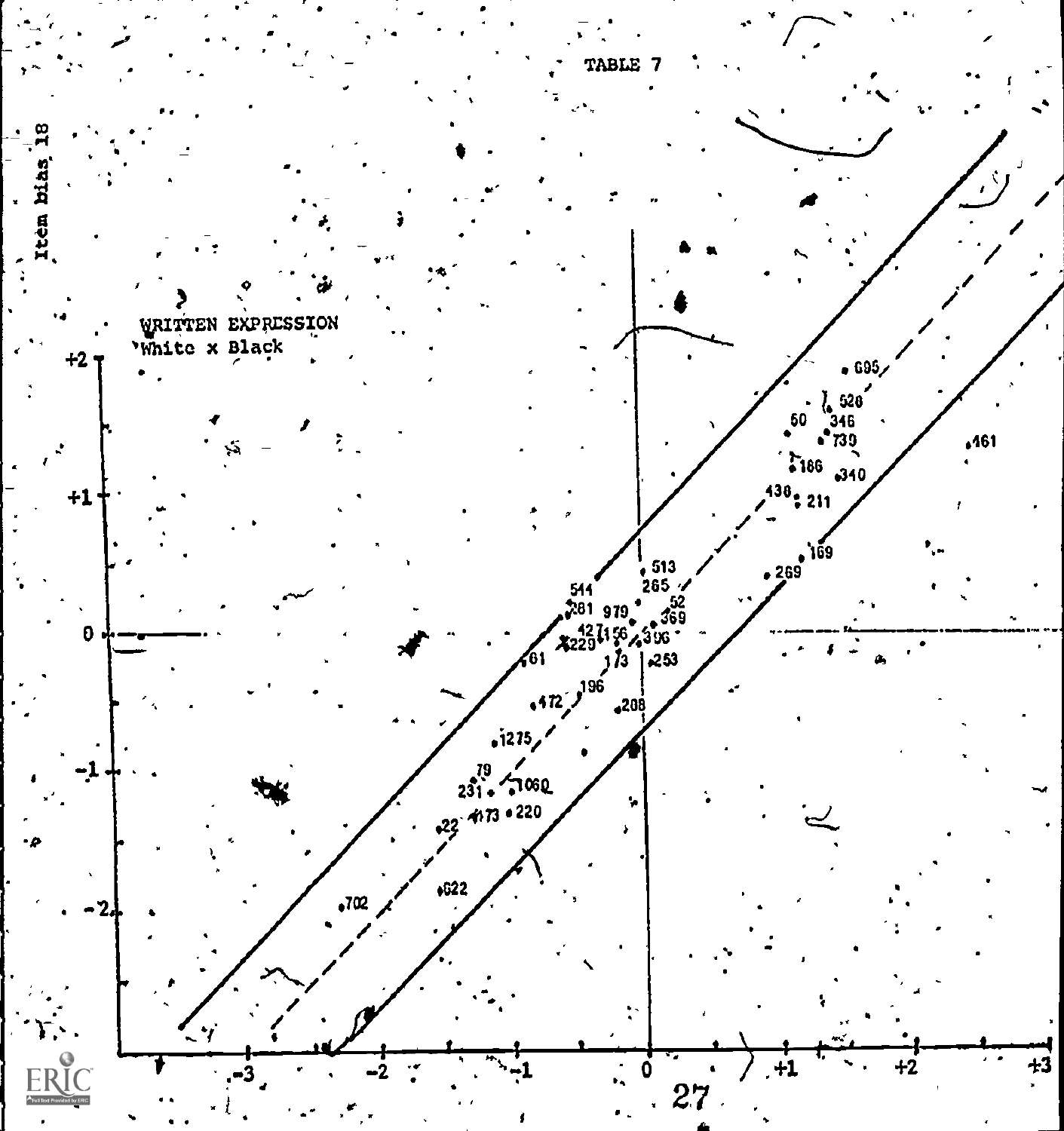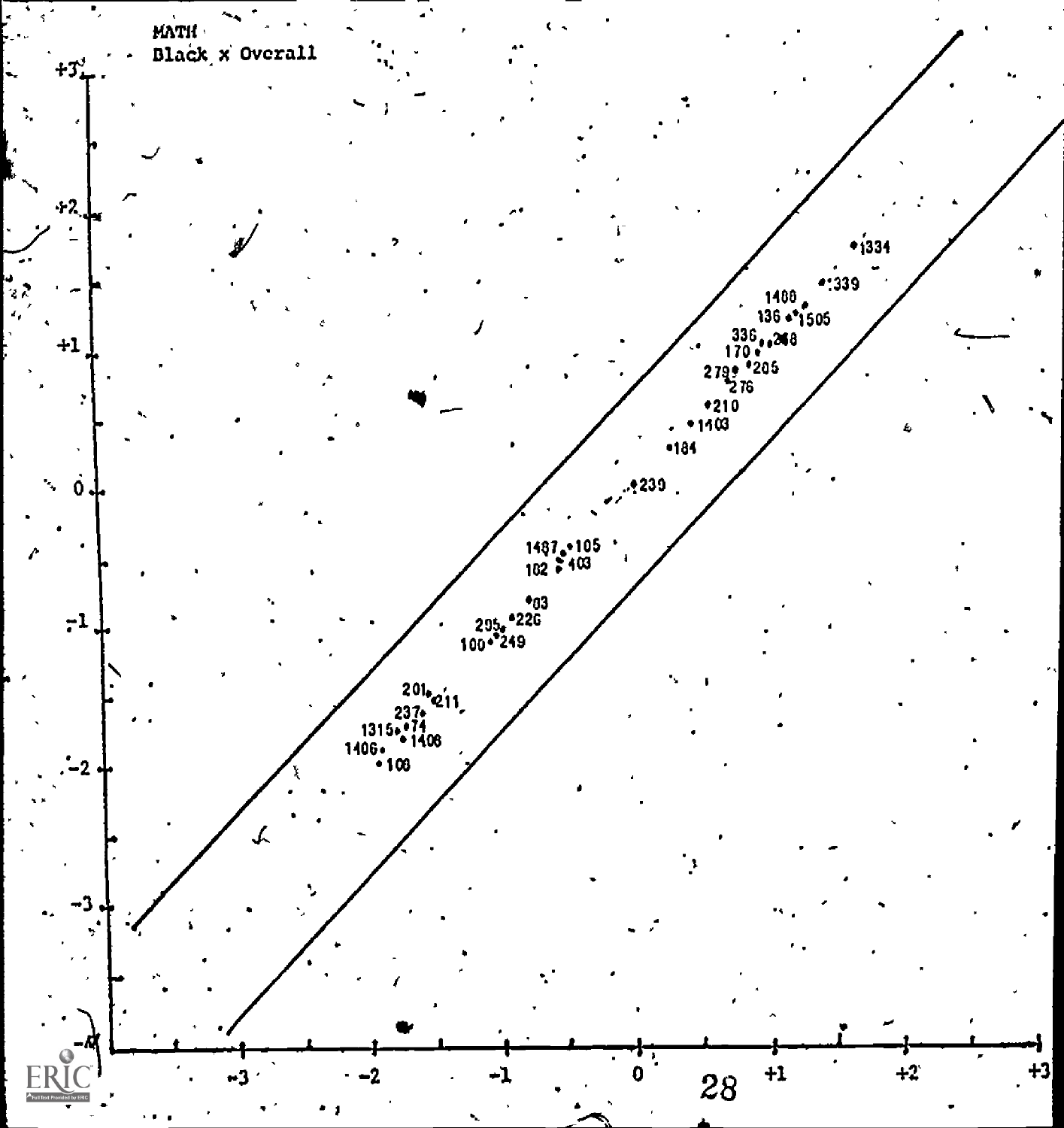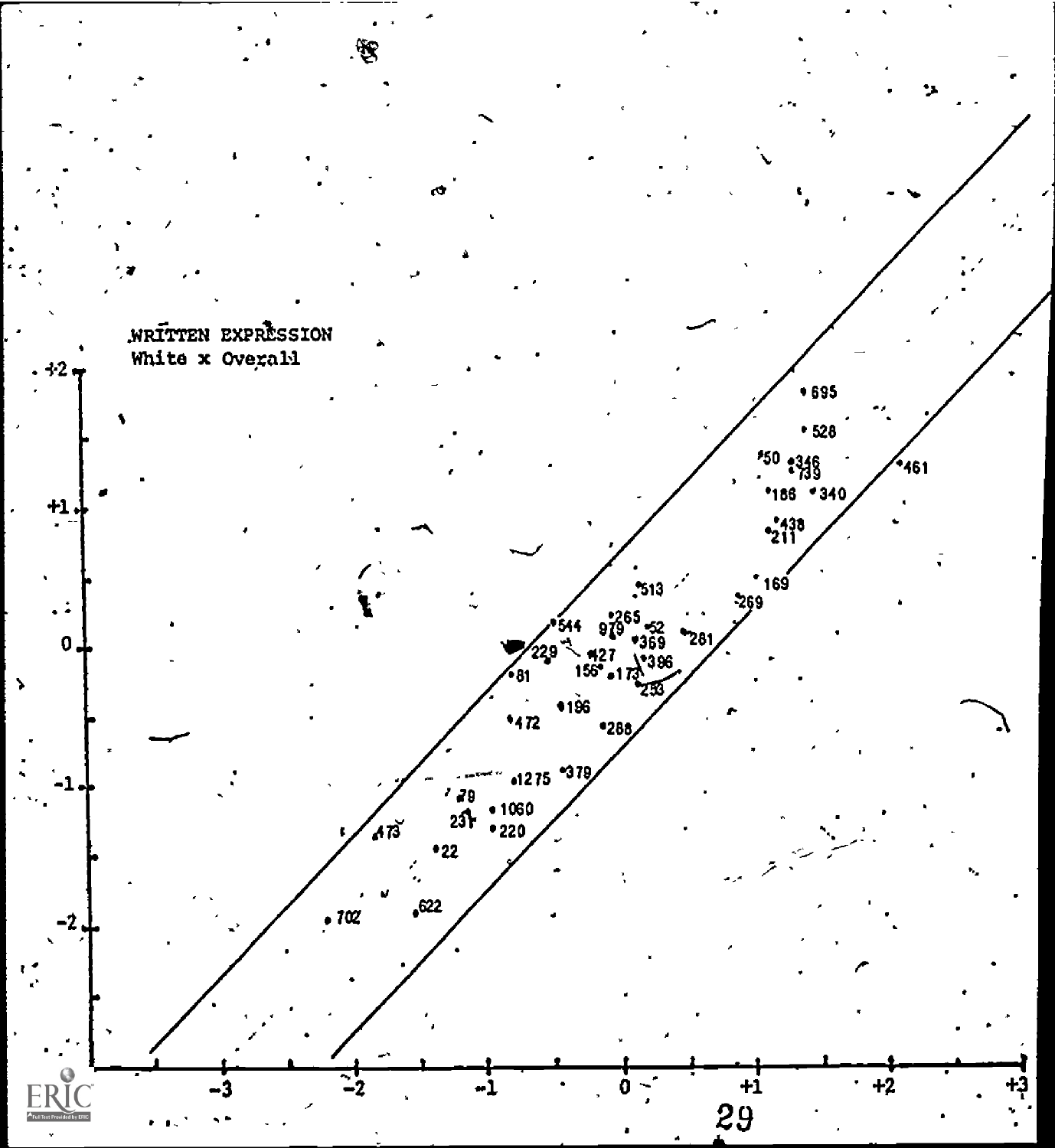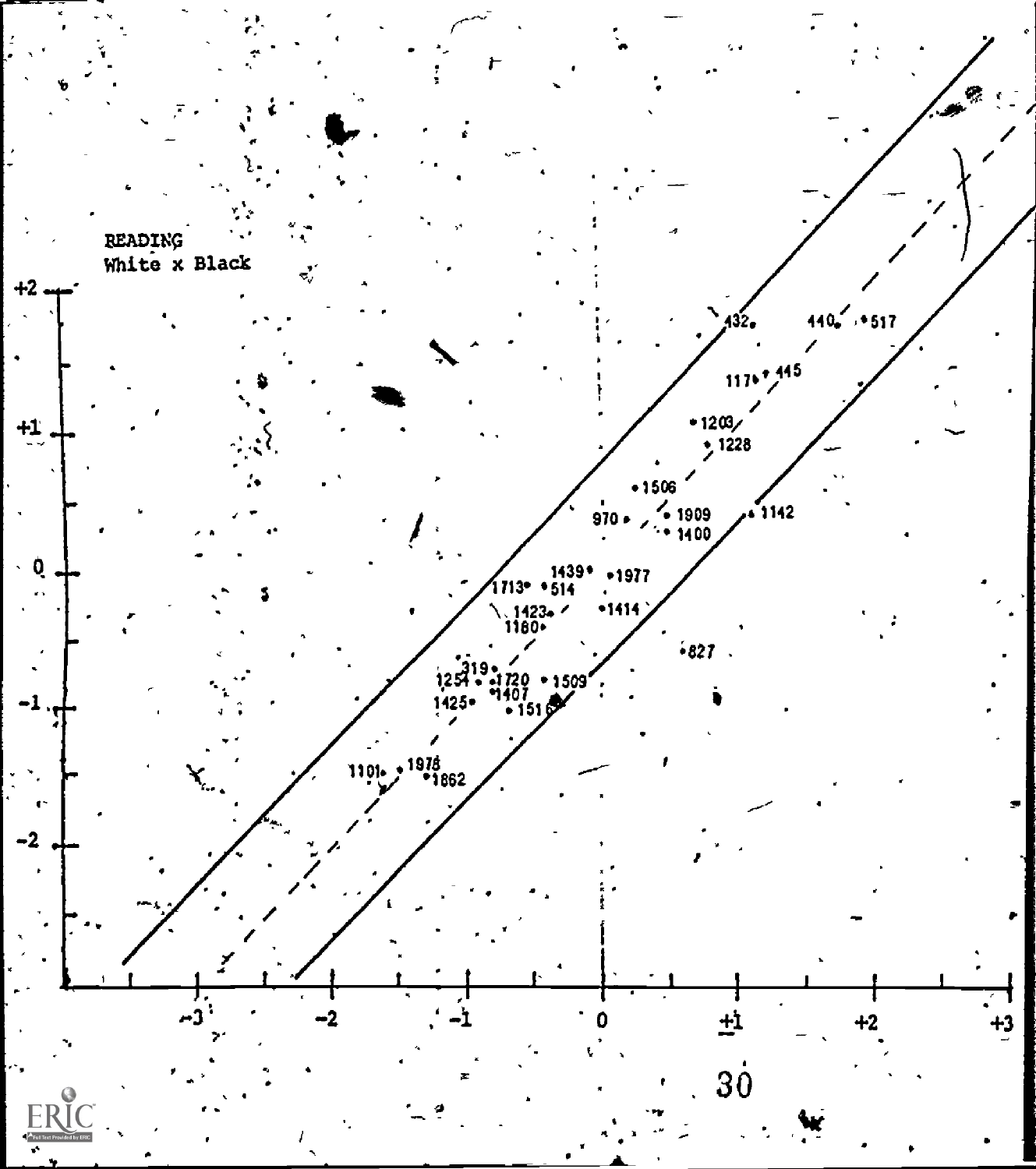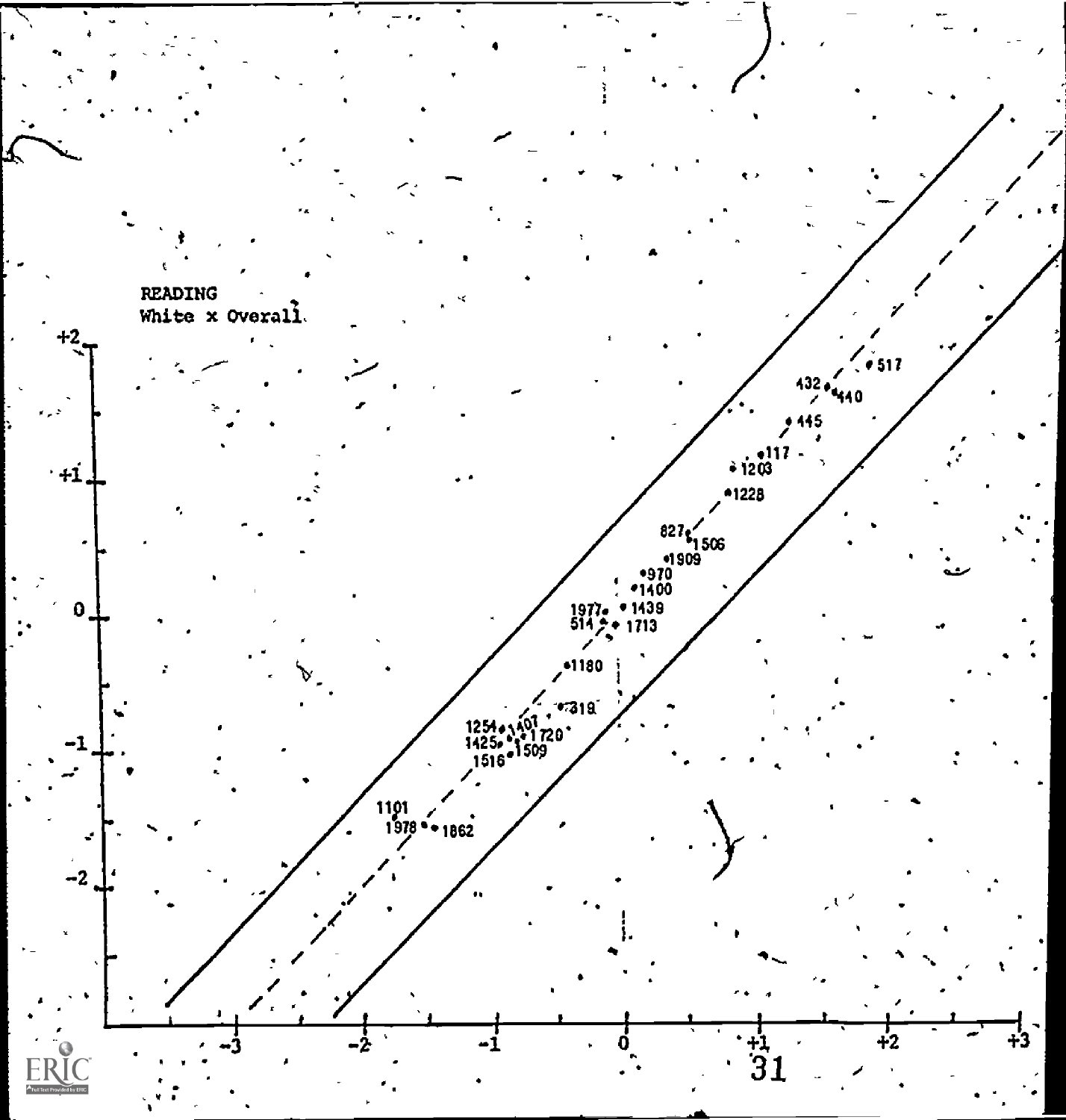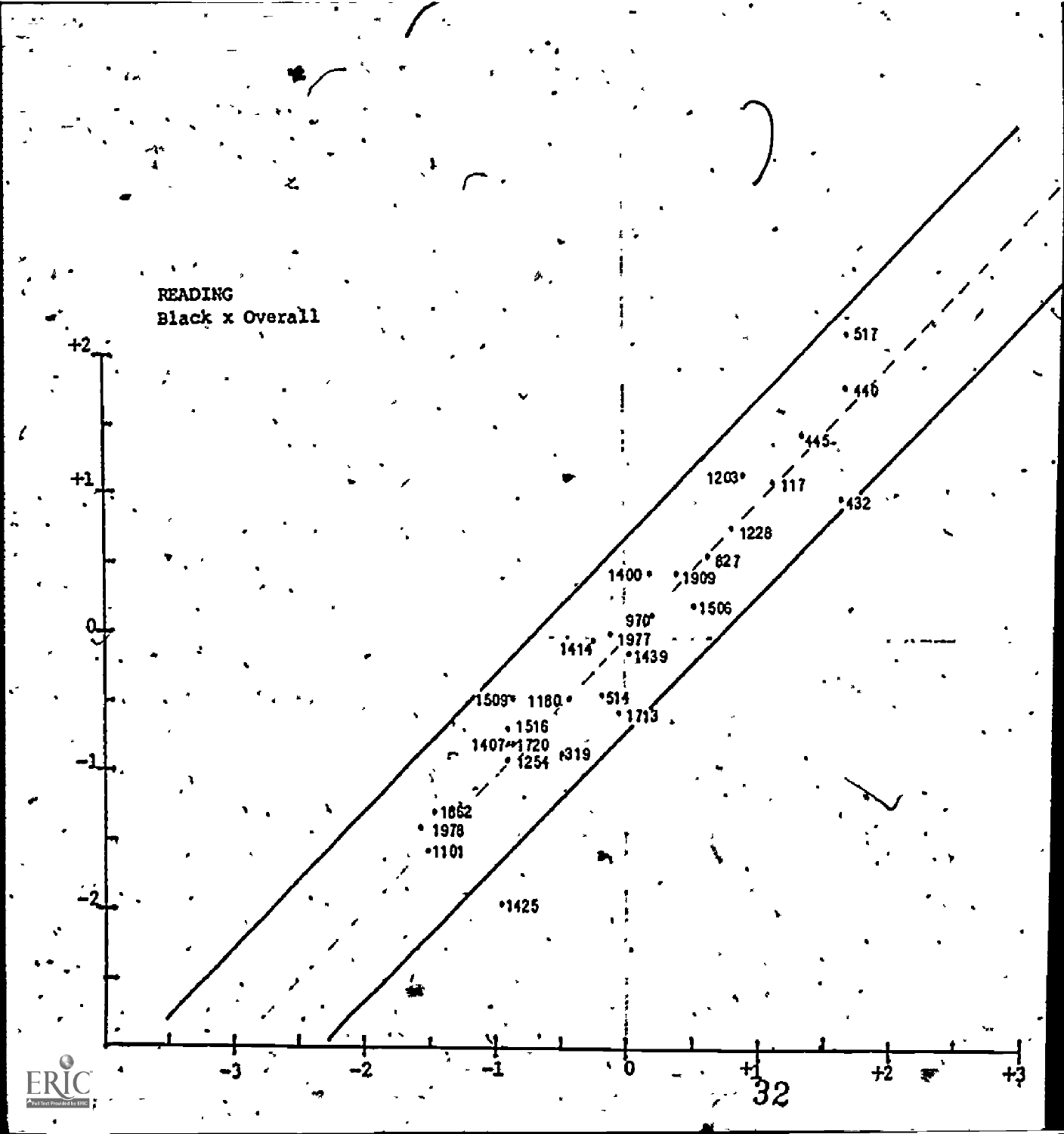